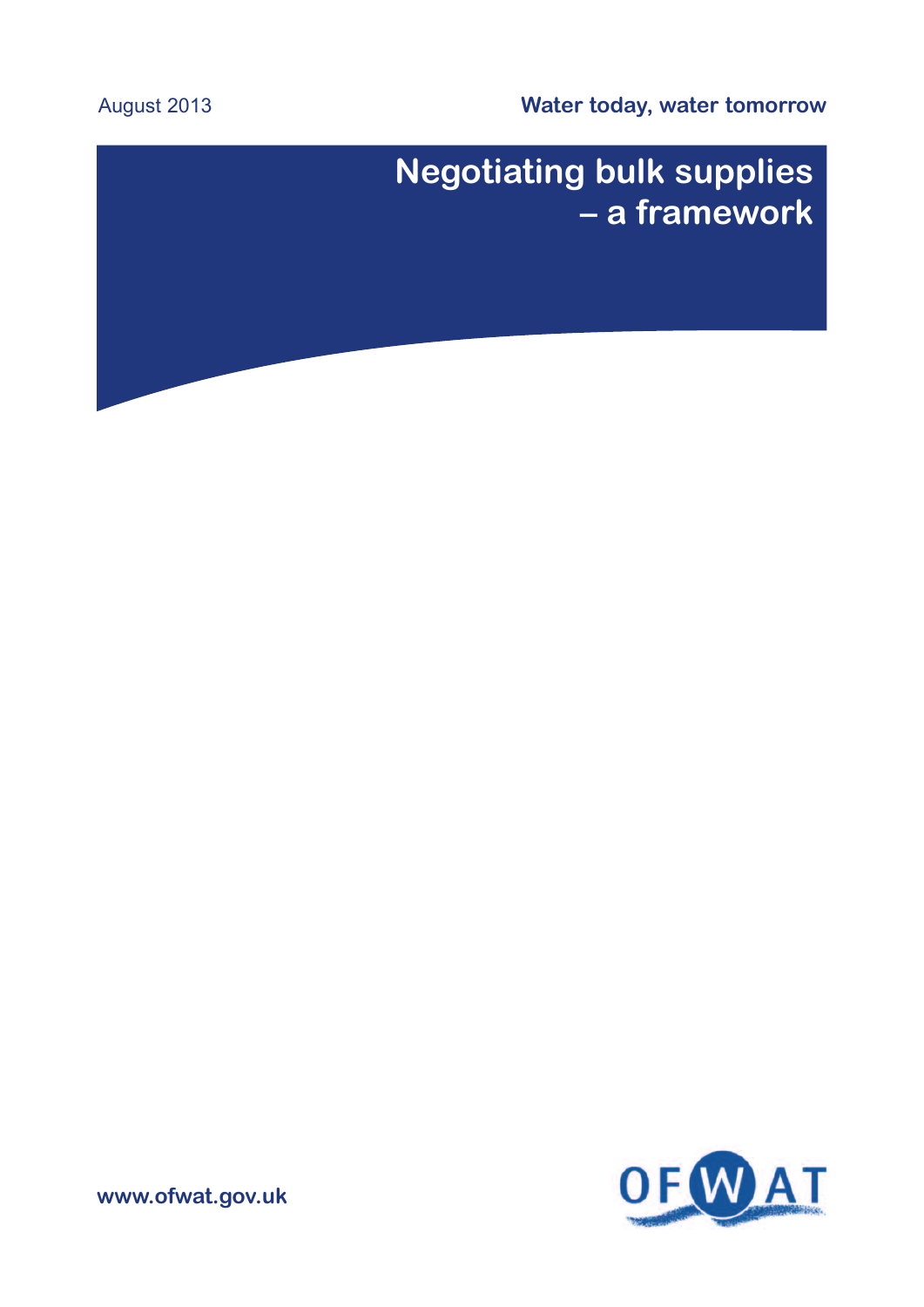# **About this document**

This document provides a framework for the appointed water companies in England and Wales as they consider negotiating suitable bulk supply agreements.

In general, we expect water companies to negotiate bulk supply agreements themselves without any intervention from us. However, if they cannot agree, they may ask us under sections 40 and 40A of the Water Industry Act 1991 (WIA91) to determine some or all of the contractual terms.

Bulk supply agreements will reflect the needs of the parties and the nature of the services provided. This document does not prescribe or limit the approach companies should take, but rather provides a checklist of 14 areas a bulk supply agreement could cover. Of course, companies must ensure that their bulk supply agreements comply with relevant legislation including competition law.

<span id="page-1-0"></span>On 17 December 2012 we published ['Negotiating bulk supplies – a consultation on](http://www.ofwat.gov.uk/competition/review/pap_con121218bulksupply.pdf?download=Download)  [our guidance'](http://www.ofwat.gov.uk/competition/review/pap_con121218bulksupply.pdf?download=Download). We received 13 responses to the consultation, with most respondents supporting our general approach, and many making useful points of detail. Having considered the responses carefully, this document sets out a revised framework.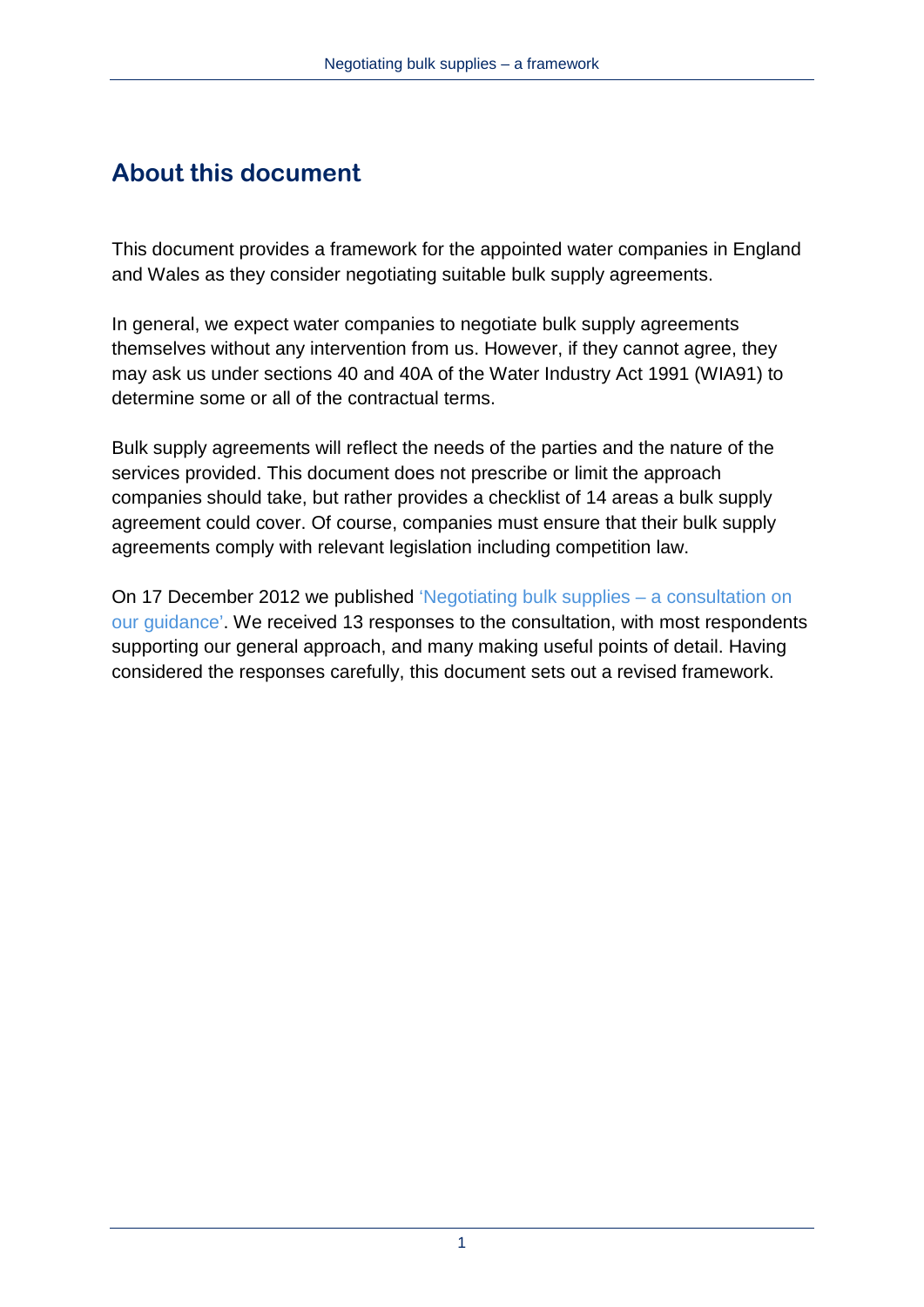# **Contents**

| 1. Introduction                               | 3  |
|-----------------------------------------------|----|
| 2. Our consultation                           | 5  |
| 3. The framework                              | 8  |
| Appendix 1: List of respondents               | 17 |
| Appendix 2: Summary of consultation responses | 18 |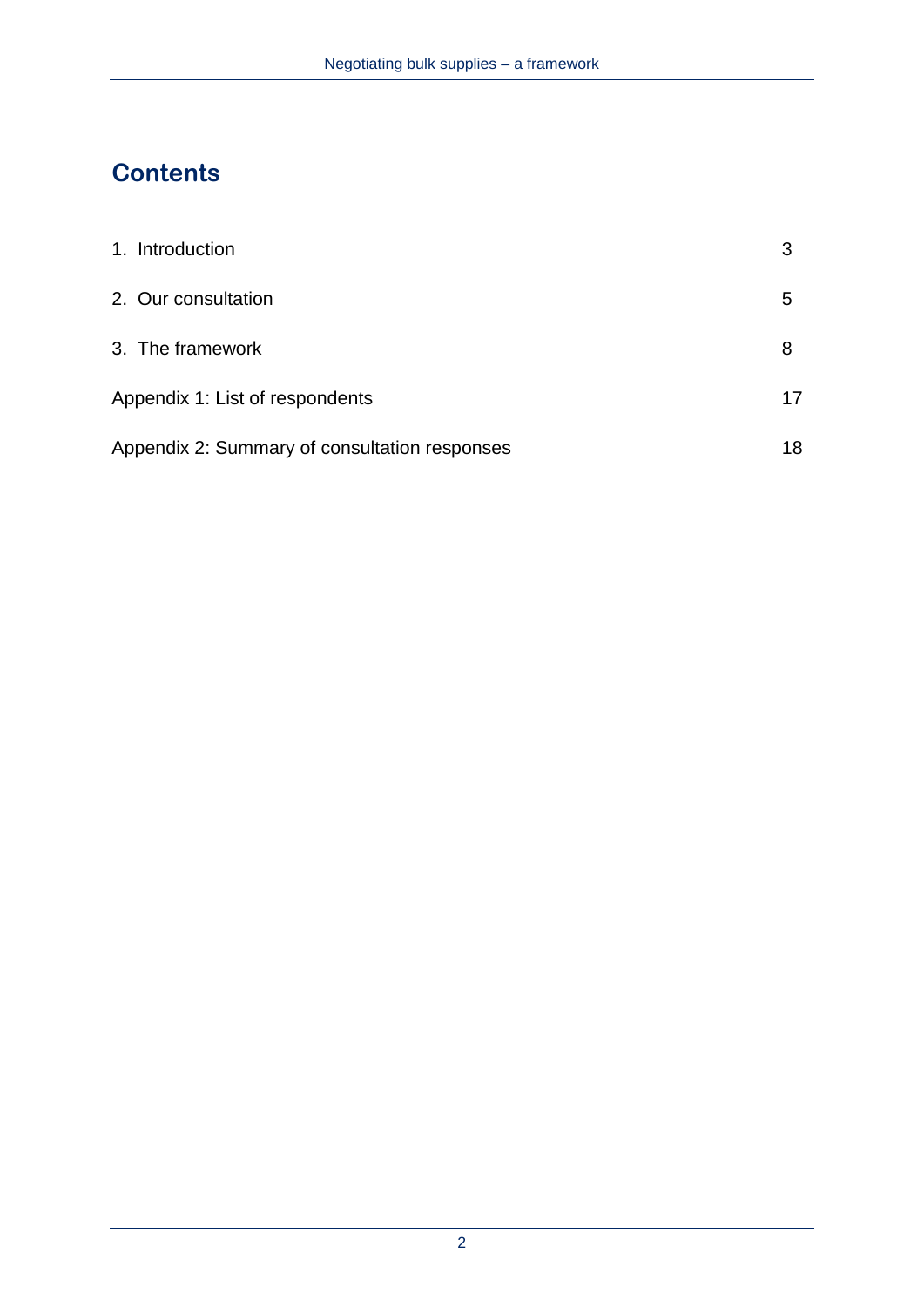# **1. Introduction**

# **1.1 Background on bulk supplies**

A bulk supply is a supply of water from one appointed company to another. Bulk supplies are sometimes referred to as 'water trades' as they are a way for water companies to trade water. Transporting the bulk supply from one company to another company involves an 'interconnection', often in the form of a pipe. Companies can draw up a contract between them (a 'bulk supply agreement') that sets out the terms and conditions of a bulk supply, including the price.

Water trading can have economic and environmental benefits, by providing alternative sources of supply that may have lower costs or lower environmental impact.

However, it is not realising its potential. Since privatisation, companies have made significant investments in integrating their own water supply networks but the volume traded between them has remained fairly constant at about 4–5% of total supplies. In March 2010, we identified about £1 billion of potential savings in England and Wales from more water trading compared with the proposals in companies' draft water resources management plans. Also, in June 2010, the Environment Agency published work by the Water Resources in the South East (WRSE) group that identified £500 million of potential savings from sharing resources in the south-east of England.

To help achieve these benefits, the UK Government has introduced a new Water Bill which includes measures to promote water trading. As well as providing this framework, we confirmed in our final methodology [for the 2014 price review](http://www.ofwat.gov.uk/pricereview/pr14/prs_web201307finalapproach) that we will offer water trading incentives for importers and exporters during the next price control period. In addition, in June 2012 the Environment Agency, Ofwat, Defra and the Welsh Government revised [the guideline that companies use to prepare their](http://www.environment-agency.gov.uk/business/sectors/32399.aspx)  [water resource management plans,](http://www.environment-agency.gov.uk/business/sectors/32399.aspx) to make sure companies properly consider bulk supply imports and exports when preparing their plans.

# **1.2 Interactions with the Water Bill**

On June 27 2013 the UK Government's Water Bill had its first reading in the House of Commons, following on from the Draft Water Bill published in July 2012.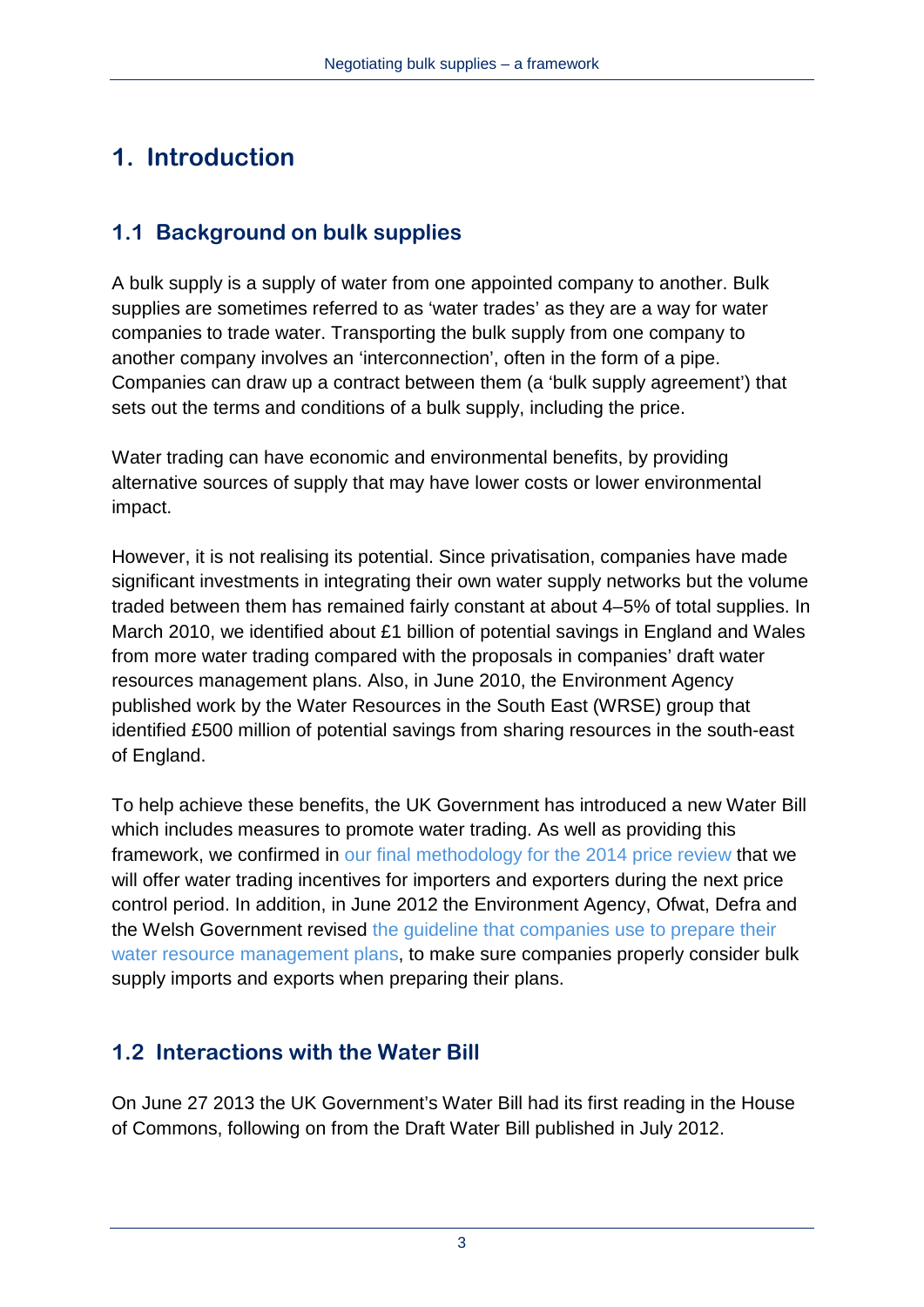Clause 8 of the Bill states that Ofwat may issue one or more codes setting out procedures for negotiating and renegotiating bulk supply agreements, and terms and conditions to be incorporated in such agreements, or principles governing those terms and conditions. When the Bill is enacted and these provisions are commenced we may issues codes that may partly or wholly supersede this document.

This clause also provides for Ofwat to publish rules about charges for bulk supplies, having regard to any guidance produced by the Secretary of State and Welsh Ministers. Sections 3.1 and 3.6 below relate to charges and the adjustment of charges. Any charging rules we issue following from the Water Bill could supersede these sections.

We have chosen to publish this document now to help companies negotiate bulk supply agreements in the meantime, and particularly during the current business planning round.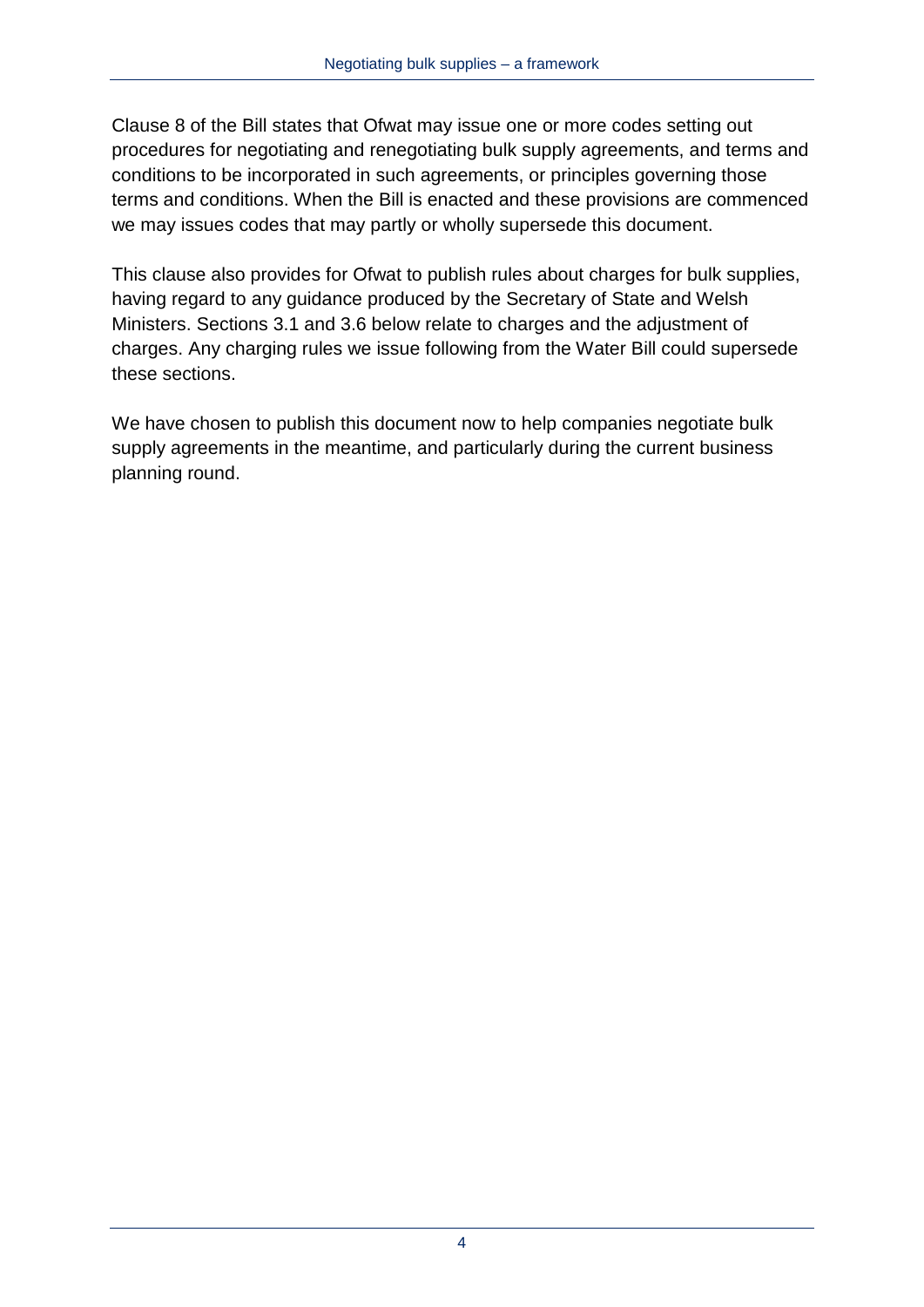# **2. Our consultation**

In December 2012 we consulted on guidance on negotiating bulk supplies. We received 13 responses – nine of these were from the established water companies, one from a new appointee, one from the Drinking Water Inspectorate, one from an environmental organisation and one from a legal adviser. Appendix 1 lists the respondents, while appendix 2 includes our detailed analysis of the responses we received.

We summarise the key points from the responses below.

# **2.1 Form and status of the document**

During 2012 we developed a model contract with input from stakeholders. However, we decided that publishing a model contract would be too directive and inconsistent with companies taking more responsibility for their decisions.

We therefore developed and consulted on draft guidance. Respondents preferred this approach, agreeing with the reasons we gave of the need for flexibility and not wanting to stifle innovation.

The document is a framework that has been developed with input from the industry which companies can use if they want to.

# **2.2 Including guidance on pricing**

Some respondents wanted us to include guidance on pricing in this document. The purpose of this document is to provide a checklist of areas a bulk supply agreement could cover and not to provide guidance on commercial aspects of the bulk supply agreement itself. Prices are a fundamental commercial aspect of a bulk supply agreement which it would be better for companies to agree between themselves. We have therefore not included any guidance on pricing. The parties could, if they wanted to, use our bulk supply pricing principles to inform their negotiations on price (see section 2.3), but they are under no obligation to do so.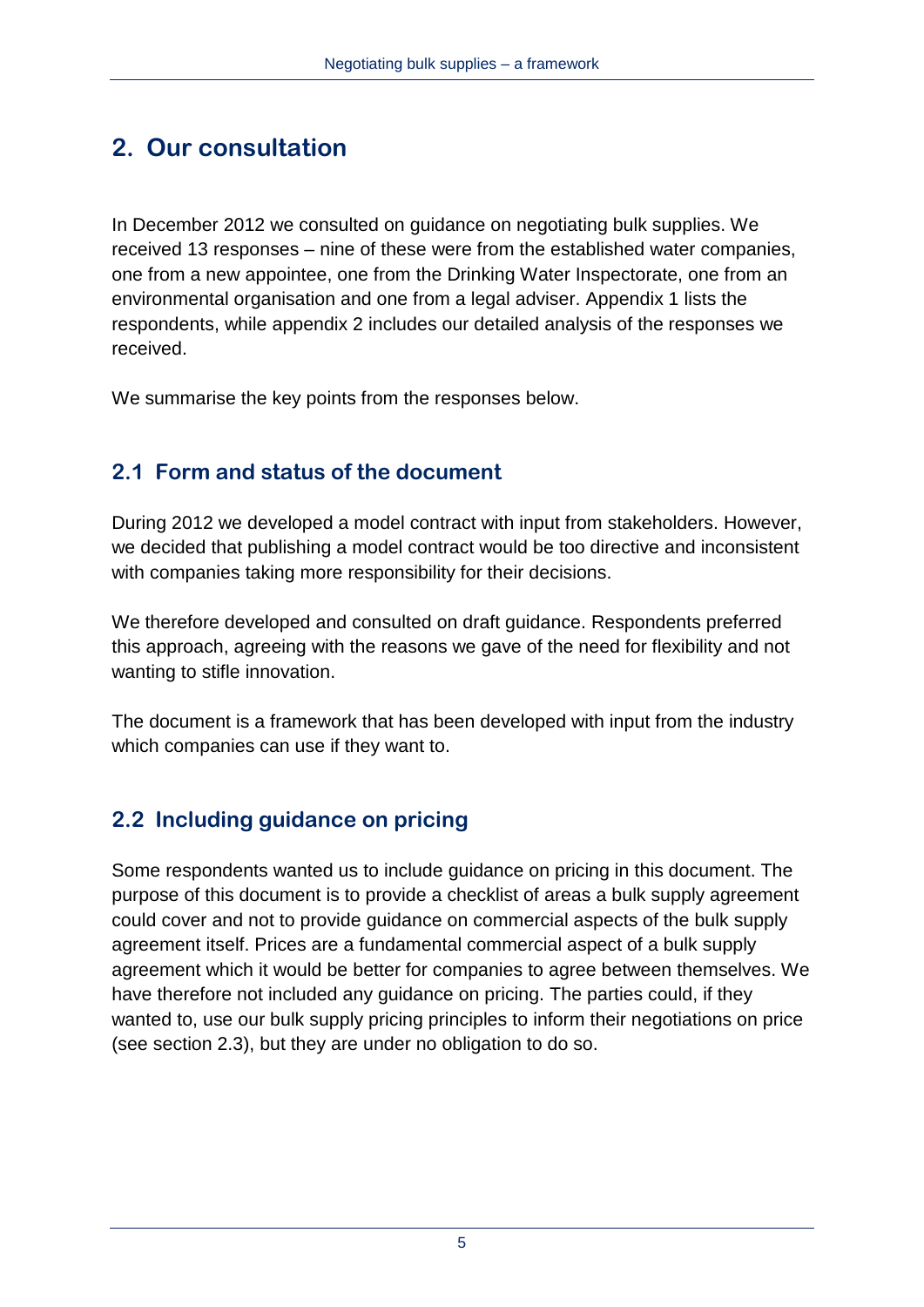We recognise that the Water Bill might supersede this document. As mentioned in section 1.2 above, clause 8 of the Bill, as currently drafted, allows Ofwat to issue one or more codes which could include terms and conditions to be included in bulk supply agreements and to publish rules about charges for bulk supplies. We will only intervene in this way if it is appropriate to do so.

#### **2.3 Combining the guidance with principles for making a determination**

If companies fail to reach agreement on a bulk supply, they may ask us to make a determination under section 40 or section 40A of the Water Industry Act 1991 (WIA91). In February 2011, we published 'Bulk supply pricing  $-$  a statement of our [policy principles'](http://www.ofwat.gov.uk/competition/inset/pap_pos110228navbulksupply.pdf), which sets out the principles we propose to use when making determinations of bulk supply agreements. Two companies sought greater certainty on how we will determine agreements, but that is not a matter for the framework.

Two respondents advocated combining the two documents, in the words of one to "create a single integrated guidance document and maintain it over time". However, the two documents have different purposes. The purpose of this document is to provide a checklist of areas a bulk supply agreement could cover to help companies negotiate bulk supplies, whereas the bulk supply pricing principles relate to our policy when we are determining a bulk supply under the terms of the WIA91. Companies can look at our pricing principles and previous bulk supply determinations to inform their negotiations, but they are free to agree different terms from those we would have determined if asked. We have recently published an information notice – ['IN 13/08: Ensuring consistency in our approach to resolving](http://www.ofwat.gov.uk/regulating/casework/prs_in1308bulksupply.pdf)  [pricing disputes'](http://www.ofwat.gov.uk/regulating/casework/prs_in1308bulksupply.pdf) – which covers bulk supplies, among other things, and companies can also refer to this.

#### **2.4 Different types of bulk supplies**

Two respondents wanted separate guidance for supplies to new appointees and for "cross border supplies" between undertakers, and a third sought clarification of whether the guidance refers to all bulk supplies regardless of size and type.

We recognise there are different types and sizes of bulk supply. The framework provides a checklist of areas a bulk supply could cover and it is up to companies to decide which areas apply to their agreement. In places, the framework refers specifically to issues that might be more relevant to new appointees – for example, section 3.2 on facilitating the addition of new sites or connections.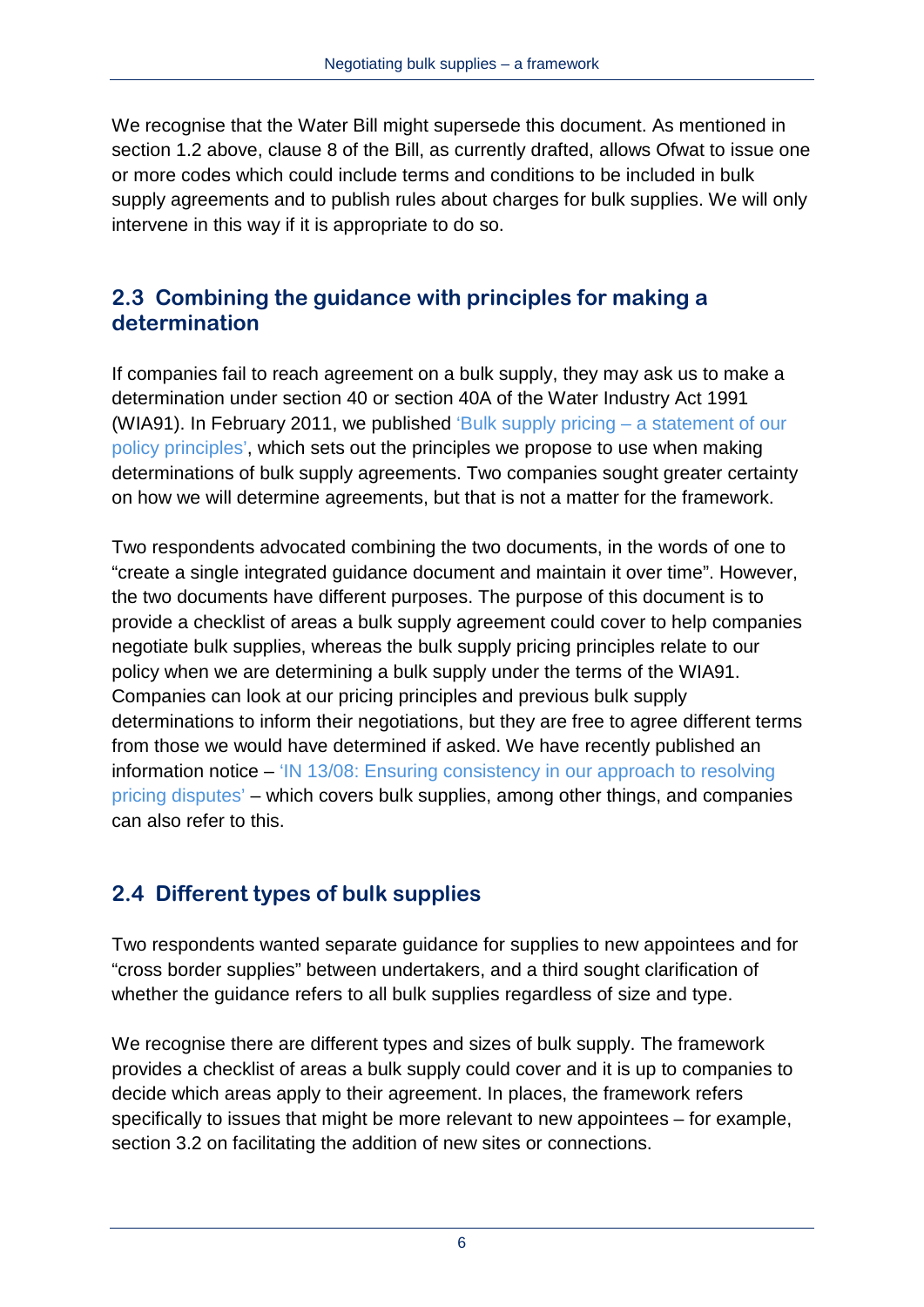### **2.5 Drinking water safety**

The Drinking Water Inspectorate made useful comments on managing risks to drinking water safety arising from bulk supplies in the development of our consultation document and in response to our consultation. Appendix 2 explains in detail how we have dealt with these points.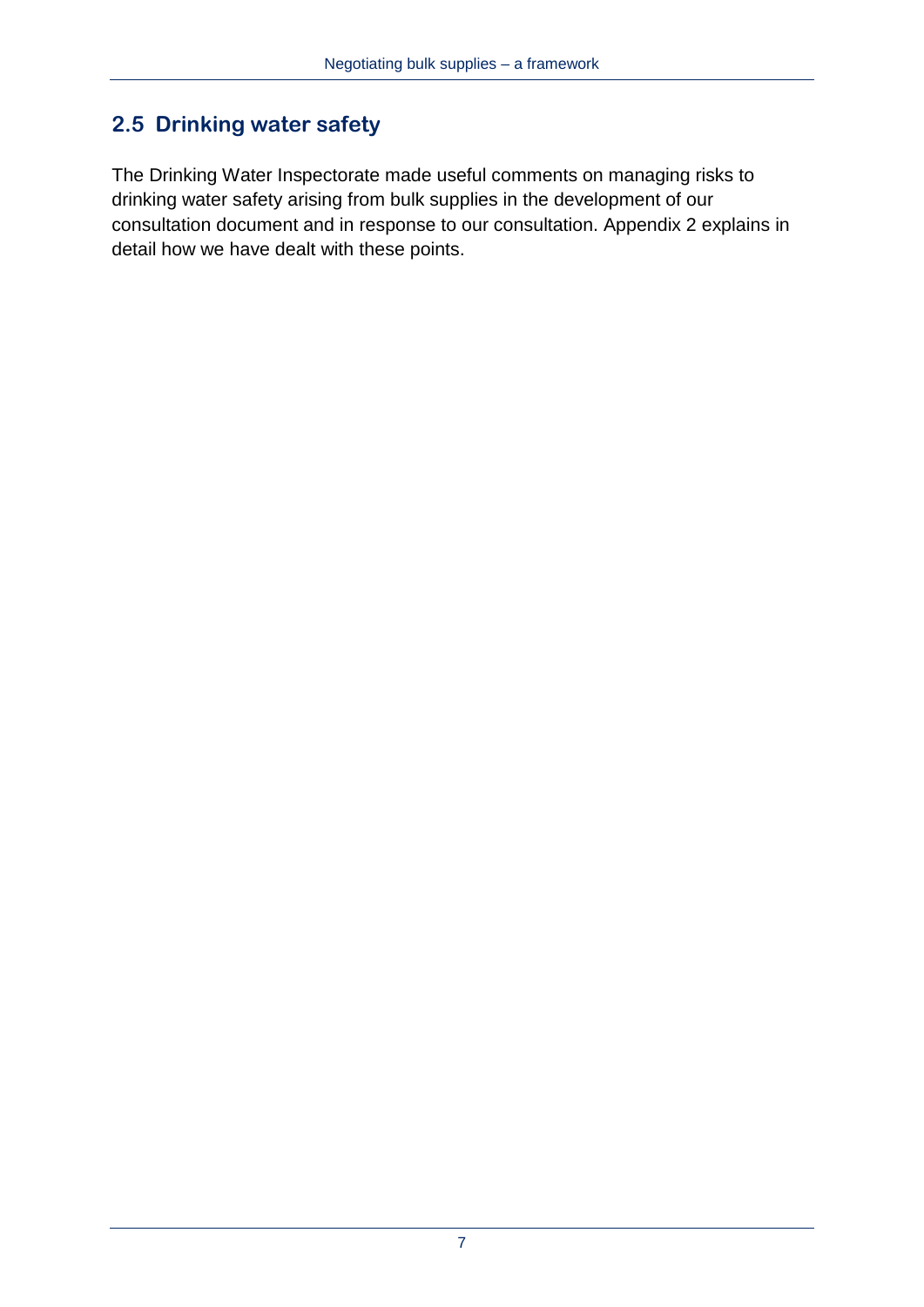# **3. The framework**

The framework consists of a checklist of 14 areas agreements could cover.

### **3.1 Price and non-price terms**

The parties would expect a bulk supply agreement to include both price and nonprice terms so that they know what services are being provided at what price. It might speed up negotiations if non-price terms were set first so that the parties know what services are being priced in the agreement. But we recognise that negotiations can be an iterative process where the non-price and price terms evolve during the negotiations.

The services provided might evolve during the duration of the agreement – for example, the volumes of water required could increase. This could be included in the initial agreement if the details are known in advance, or, alternatively, the agreement could provide a review mechanism.

The price terms could include:

- a standing charge and volumetric rate for each water supply;
- charges for any volumes of water the recipient takes that are above the maximum amount allowed in the agreement;
- a minimum charge that the recipient pays whether it takes any water or not;
- a capital contribution to the connection cost;
- charges for the provision of information;
- an infrastructure charge as defined in section 146 of the WIA91; and
- rules about the periodic adjustment of charges (see section 3.6).

The non-price terms could include many of the issues covered in the remaining sections – such as the ownership and responsibility for the assets used in the supply, the quality of the water and the duration of the agreement. Some other nonprice terms that could be included in the agreement but which are not discussed further here are the commencement of the agreement, how charges are to be paid and how the parties are to operate the bulk supply.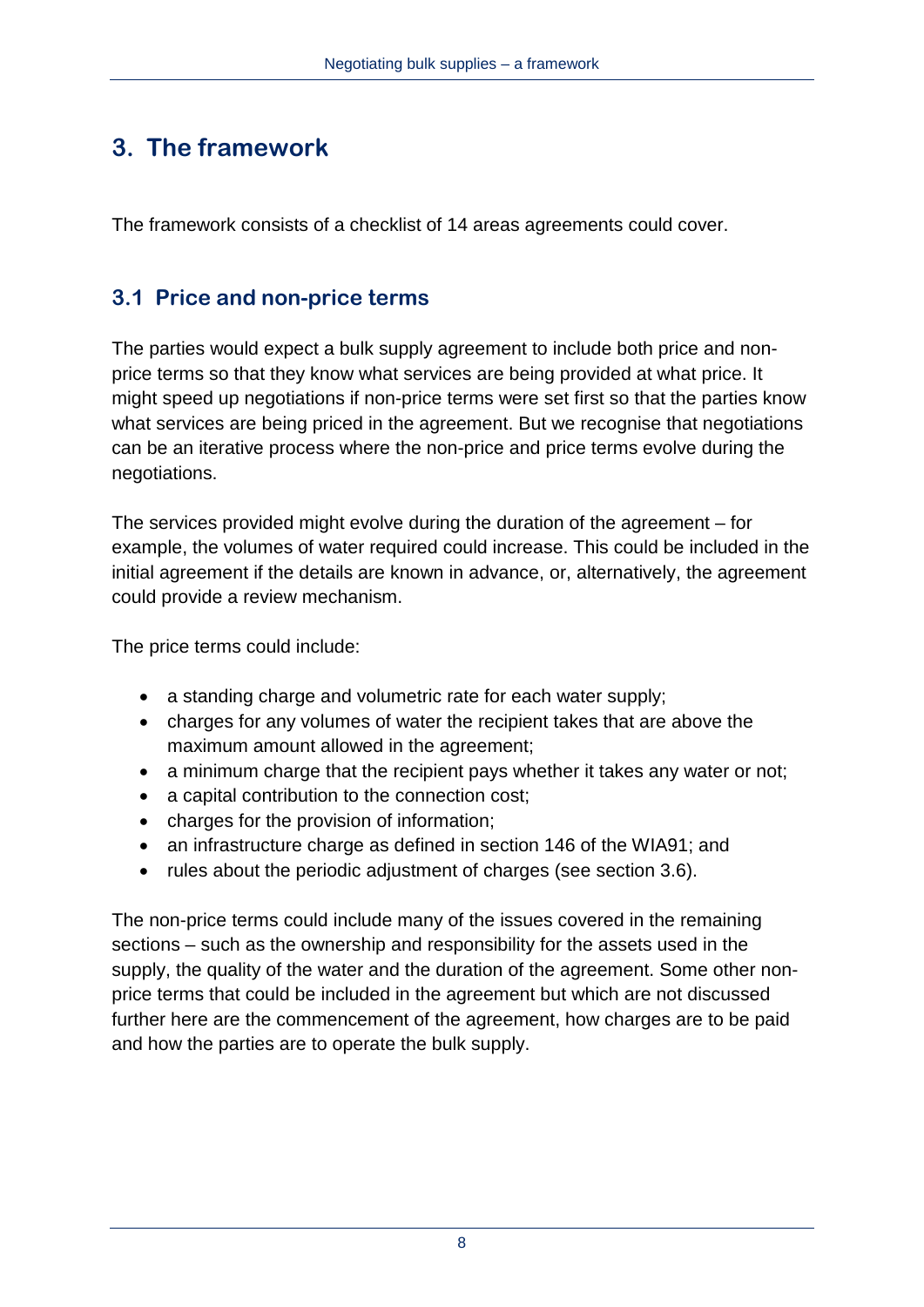#### **3.2 Facilitating the addition of new sites or connections**

New appointees sometimes apply for several variations<sup>[1](#page-1-0)</sup> within one existing water company's area of appointment. If the new appointee does not have its own water supply, it will need a bulk supply from the existing water company.

If it is likely the new appointee will apply for more than one bulk supply, it might make sense for the first bulk supply agreement to allow for the addition of new sites or connections to that agreement. This could be done, for example, by keeping the main terms of the agreement the same and adding schedules to the agreement to include additional sites or connections.

We recognise that different bulk supply agreements might be needed for different sites or connections between the same parties if the circumstances of the sites or connections are significantly different. For example, a water company with a water supply surplus might negotiate two bulk supply agreements with a neighbouring water company that has a deficit. If the exporting water company was providing one supply from a dedicated borehole and the other from its integrated water supply network it might want to agree different terms to reflect the different risks to the bulk supply.

#### **3.3 Ownership of and responsibility for the assets**

The agreement should be clear about who owns and who is responsible for operating the assets that are used to provide the bulk supply. One way of doing this would be to include a detailed operational plan as a schedule, which, as well as defining ownership and operating responsibilities, could include details such as maximum flow rate and ramp up/down rates<sup>[2](#page-9-0)</sup> as well as emergency contact details.

This information will help in resolving any operational problems and will have a bearing on the price terms of the contract.

There can be a distinction between the ownership and responsibility for the assets used to provide the bulk supply. For example, a supplying company might build an interconnection pipe from its integrated water supply system to that of another company to provide the bulk supply. The supplying company might own the pipe because it was the company that built it. But the receiving company might want to be

 $\overline{a}$ A 'variation' is a change to an appointee's appointed area.

<span id="page-9-1"></span><span id="page-9-0"></span><sup>&</sup>lt;sup>2</sup> A ramp up rate is the speed at which the water flow increases. A ramp down rate is the speed at which the water flow decreases.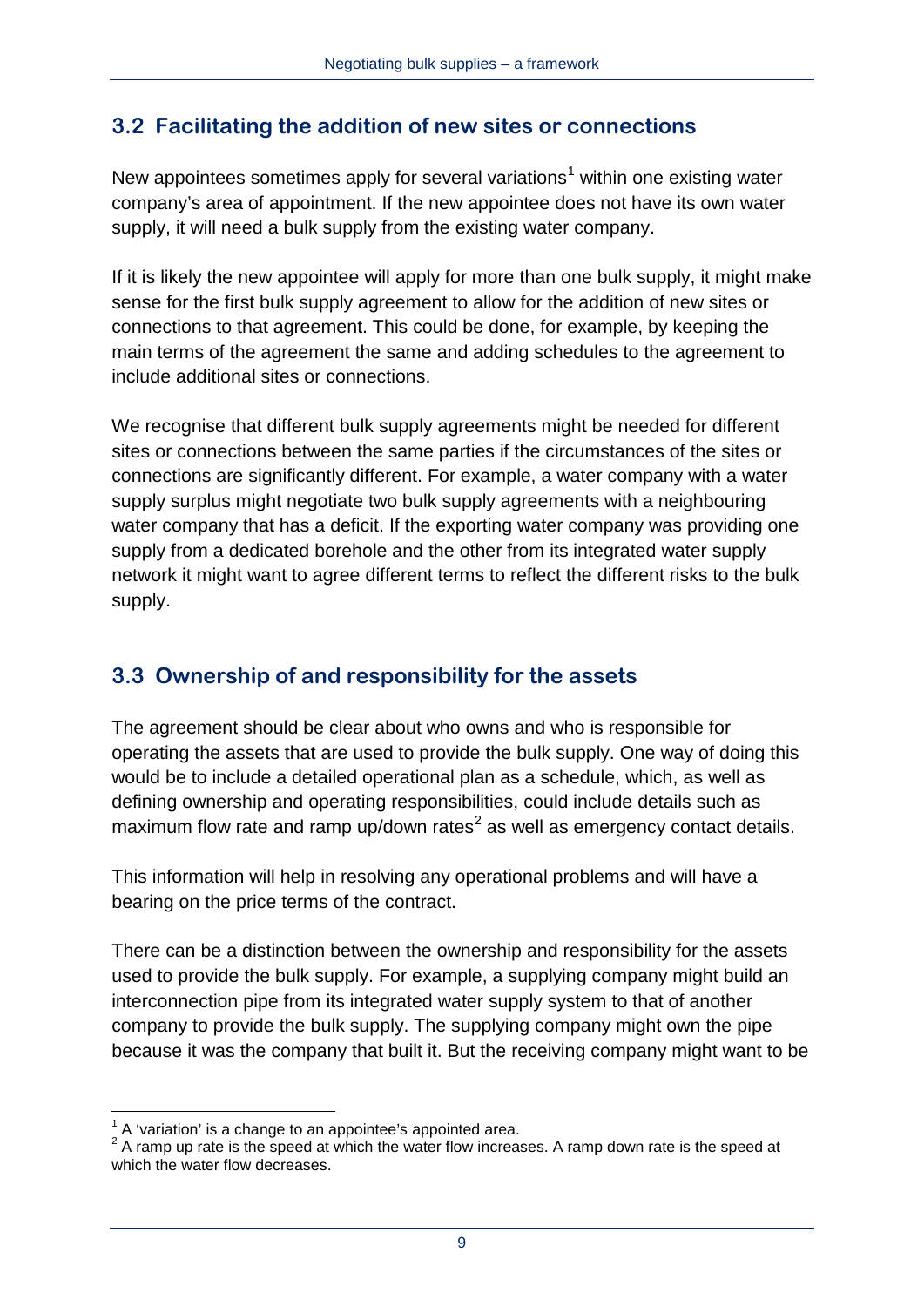responsible for operating flows in the pipe because it might be an important supply for the receiving company. In this case, the ownership and the responsibility for operating the interconnection pipe belong to different companies.

There could also be examples where the ownership of the assets used to provide the bulk supply is split between the supplying and receiving company or a third party. An example of this is the Elan Valley supply from Dŵr Cymru (Welsh Water) to Severn Trent Water. We understand that the reservoirs are owned by Dŵr Cymru and the interconnector pipe is owned by Severn Trent Water.

#### **3.4 Measuring the water supplied**

The parties to the bulk supply agreement need to know whether the water due to be supplied under the terms and conditions of the contract has been supplied. Also, most bulk supply agreements are likely to have charges based to some extent on the volume of water delivered.

So, a bulk supply agreement would need to specify how the water supplied is to be objectively quantified. In most cases, a meter will be used, which will need to measure the water supplied to the degree of accuracy specified in the agreement. To ensure the accuracy of meter readings, we suggest that meters should be tested in accordance with the Measuring Equipment (Cold-water Meters) Regulations 1988.

Even with testing, there can be occasions when a meter is found to be faulty. To prevent a possible impasse between the parties the bulk supply agreement could specify the mechanism for determining the volume of water supplied in this case.

# **3.5 Quality of the water supplied**

Water can vary in quality and there are existing bulk supplies for raw (untreated) water, partially-treated water and potable (drinking) water.

For example, a new appointee supplying a housing development is likely to require a potable water bulk supply for its customers. For potable water, the standards imposed by the WIA91 and the Water Supply (Water Quality) Regulations 2000 will apply to the bulk supply. It is the company receiving the bulk supply that is responsible for the quality of water supplied to its customers but the supplying company must inform the recipient company of any events that might lead to unwholesome water being supplied to consumers.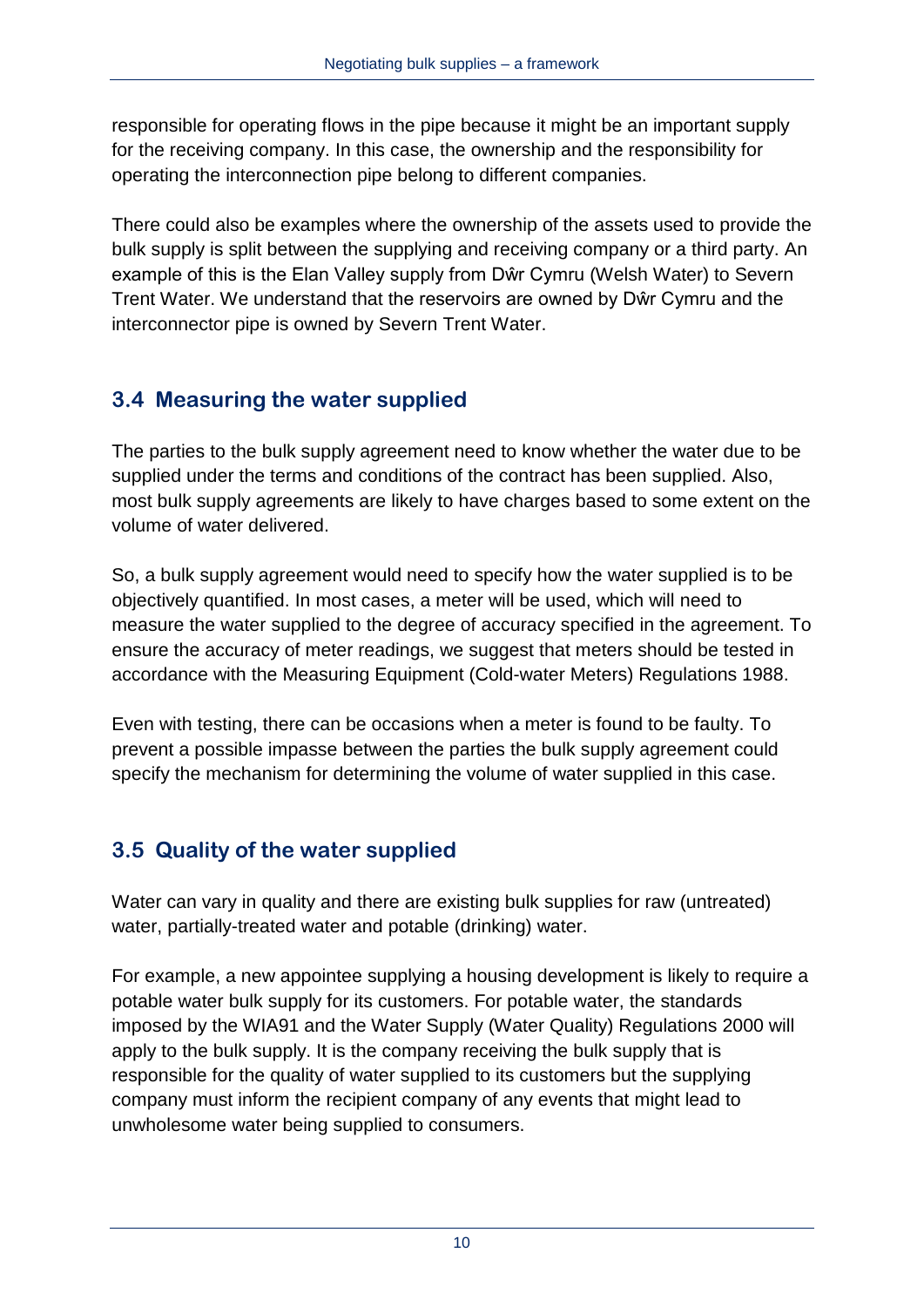For partially-treated non-potable water, the agreement might state the quality of the water to be provided and how it is to be assessed. This could be done by specifying the treatment process to be applied to the non-potable water before it is supplied or by specifying the water quality parameters the non-potable water should meet.

Water companies, working through Water UK, have already developed a water quality protocol which can be added to existing bulk supply agreements that do not deal with water quality issues sufficiently well. These terms could also be used in new agreements.

# **3.6 Adjusting prices**

As discussed in section 3.1, price terms can be set in different ways. For example, some bulk supply agreements include volumetric charges for the supply of water. Other bulk supply agreements include contributions to the capital costs of building the bulk supply assets or the ongoing costs of operating the bulk supply.

As well as setting out the price terms, the bulk supply agreement might also explain how those price terms are to be adjusted to allow for inflation. Typically, bulk supply agreements include provisions for annual adjustments to the price terms to allow for inflation, although the parties could agree different frequencies of adjustment. The adjustments could be by set amounts, percentages or linked to measures of specific costs or general inflation. If the parties agree that no adjustment is to be made to the price, they could set this out for clarity.

A bulk supply agreement could allow for an interim review of price terms, in which case it should set out how that review is to take place. In 2006, we determined some of the terms of a bulk supply from Southern Water to South East Water<sup>[3](#page-9-1)</sup>. One of the issues was whether the price terms, which included an annual increase, should be reviewed at any point during the 20-year contract period. An advantage of not reviewing the price terms is that both parties have certainty over the price for the duration of the agreement. An advantage of reviewing the price terms is that they can be adjusted for unforeseen circumstances. In the circumstances of the Southern Water and South East Water case we determined that there should be a review of price and volume terms at ten-year intervals after the agreement started.

Where charges for a bulk supply are linked to large user tariffs (as they usually are where the recipient of a bulk supply is a new appointee), the agreement might explain how the unit price changes, depending on the volume taken. For example, a

 $\overline{a}$  $3$  ['RD 1/06: Section 40 order determining terms for a bulk supply',](http://www.ofwat.gov.uk/sustainability/waterresources/ltr_rd0106_s40detbulksupply) Ofwat, March 2006.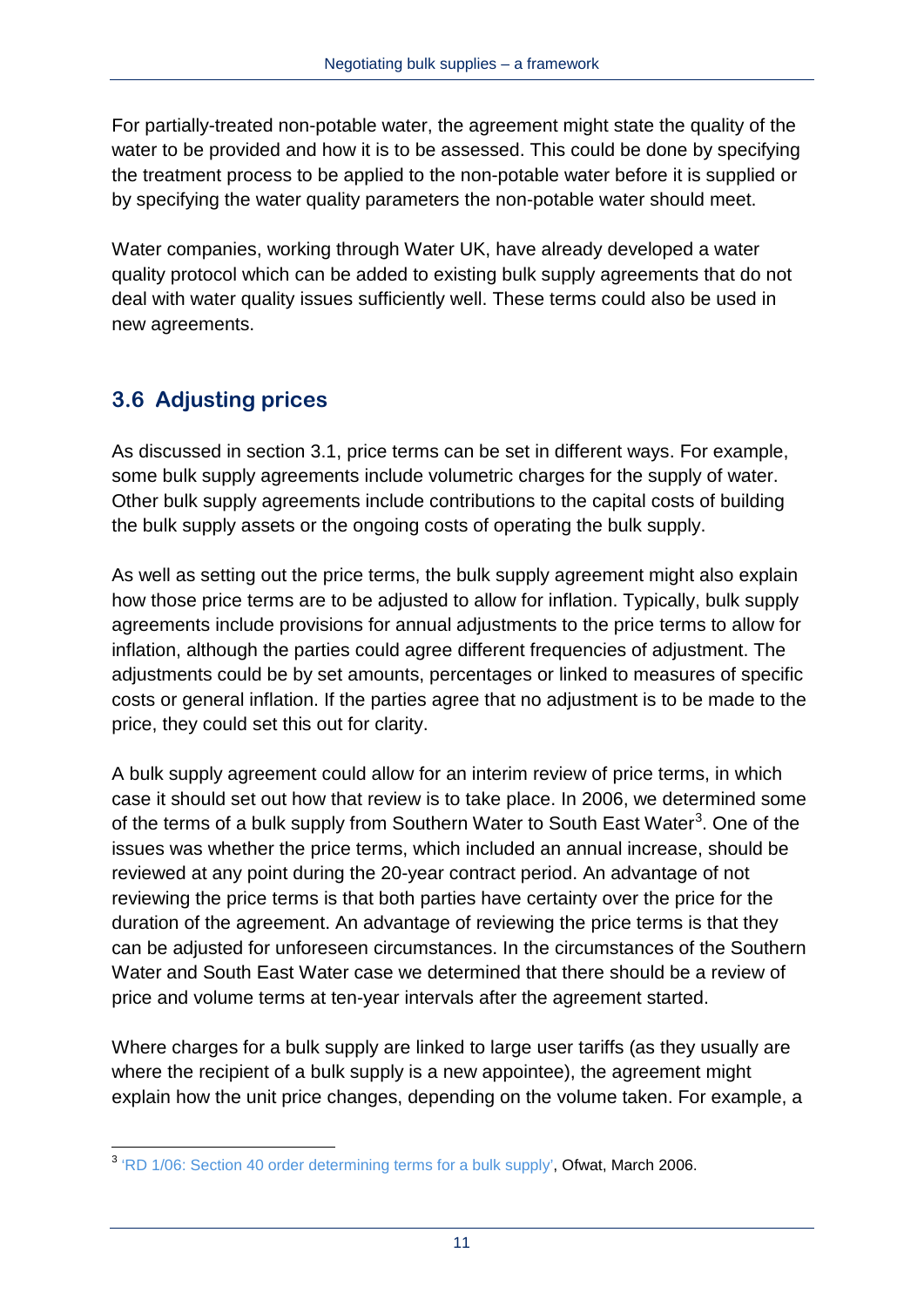new appointee's demand often increases over time due to new connections within its appointed area, which can change the consumption band which applies and the associated unit price.

# **3.7 Interruptible or firm supply**

The receiving company might want a different level of supply security from its bulk supply depending on its circumstances. For example, the receiving company might be able to use its own storage or alternative water sources to accept temporary interruptions to its supply in return for a lower price while the supplying company might be able to save costs by interrupting the bulk supply.

So, the bulk supply agreement could include details of any allowed interruptions. If it did so, it would need to explain the number and duration of interruptions that the supplier could make and under what conditions interruptions could happen. There might be a link between when the supplier can make interruptions and interruptions for planned maintenance, emergencies and water shortages.

Interruptible supplies are well established in other sectors. For example, in the gas sector National Grid can interrupt supplies to certain sites for up to 45 days in each year and in return National Grid reduces its transportation charge. Several water companies – for example, Anglian Water and Severn Trent Water – already offer forms of interruptible or stand-by supplies to their large user customers.

# **3.8 Interruptions of supply to carry out planned maintenance**

Planned maintenance can disrupt the flow of water from the supplying to the receiving company. The receiving company will want to know when maintenance will happen so that it can make alternative arrangements to supply its customers.

The bulk supply agreement could put a requirement on the supplier to minimise the frequency and length of any disruption to the bulk supply as a result of planned maintenance work. The agreement would need to define what is meant by 'planned maintenance'.

The agreement might set out the process by which the supplier would consult the recipient over the timing of planned maintenance. It could specify how far in advance the supplier should notify the recipient of the planned maintenance. The agreement might also allow a reasonable period for the recipient to express its views and could require the supplier to consider them before making a final decision on the timing and duration of the maintenance.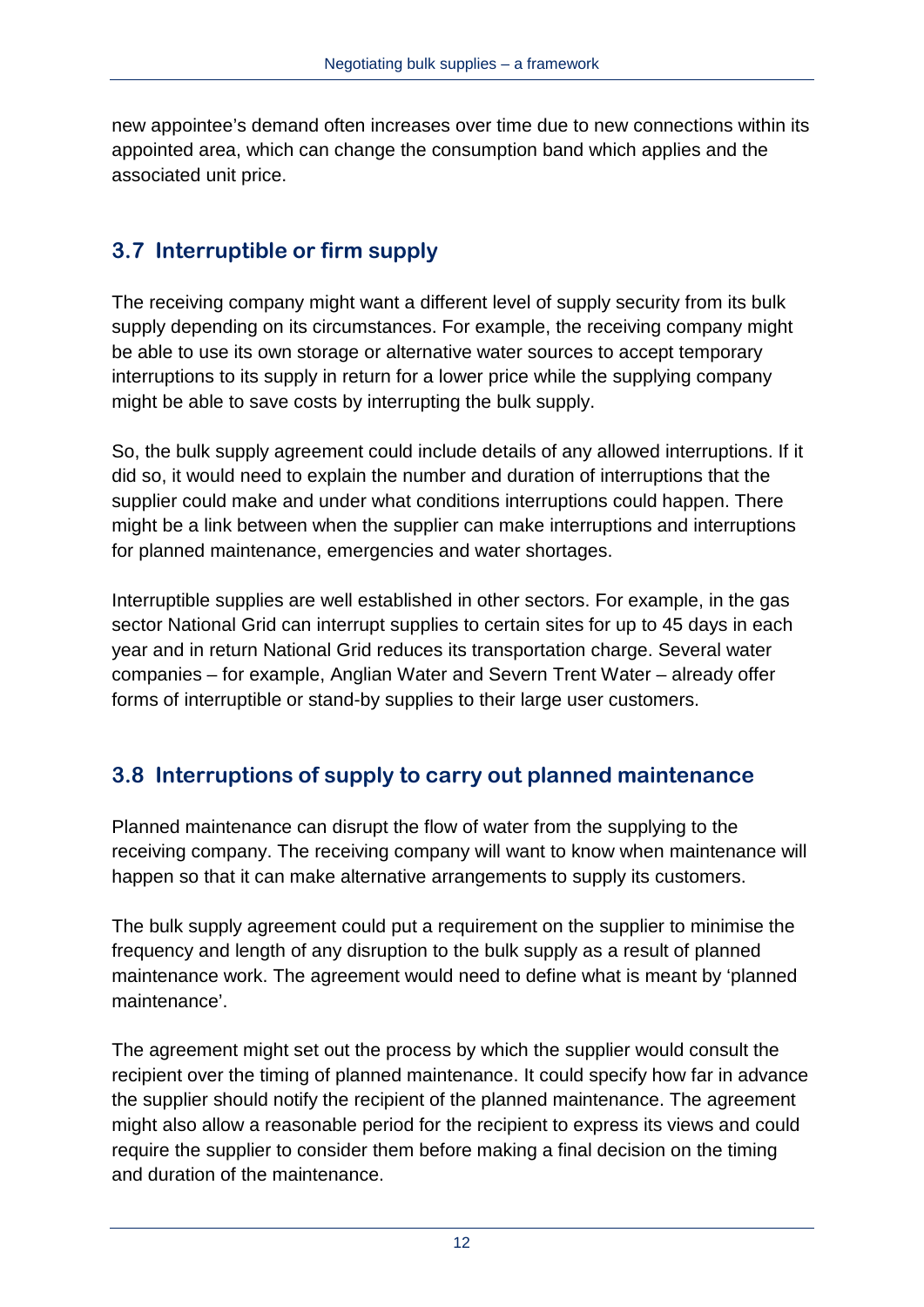#### **3.9 Co-operation in emergency situations**

Emergency situations could arise during the period of a bulk supply agreement that affect the quality of the water supplied, the volumes of the water supplied or some other aspect of the bulk supply agreement. It would be helpful if the agreement defined what is meant by an 'emergency' and explained how the parties would deal with one.

Obligations on parties to co-operate in an emergency could include:

- co-operating to prevent an emergency from occurring;
- notifying the other party of the existence and cause, if known, of the emergency;
- ensuring, as far as is reasonably practicable, that any emergency has the minimum possible effect on the supply of water to either party's customers;
- agreeing reductions in supply to both sets of customers where this is reasonable to prevent or mitigate the effects of an emergency;
- ensuring that priority is given to vulnerable customers if a supply of water is restricted because of an emergency, and co-operate in agreeing categories of vulnerable customers;
- agreeing how, if required, alternative sources of water such as bowsers will be provided. For new appointees, it may be more efficient to have alternative sources provided or co-ordinated by one party;
- using all reasonable endeavours to restore the supply;
- investigating the cause of an emergency that has occurred; and
- sharing any lessons learned to prevent a recurrence of the emergency.

# **3.10 Co-operation at times of water shortage**

One of the biggest concerns companies have about bulk supply agreements is what happens during times of water shortage. The agreement could address this concern by specifying what is to happen during a time of water shortage. It might also place an obligation on both parties to co-operate in such situations.

The terms relating to water shortages could include:

- an obligation for the supplier to notify the recipient when the initial drought triggers in the relevant supply zone are reached;
- a definition of the circumstances under which the supplier may limit the water it supplies under the agreement;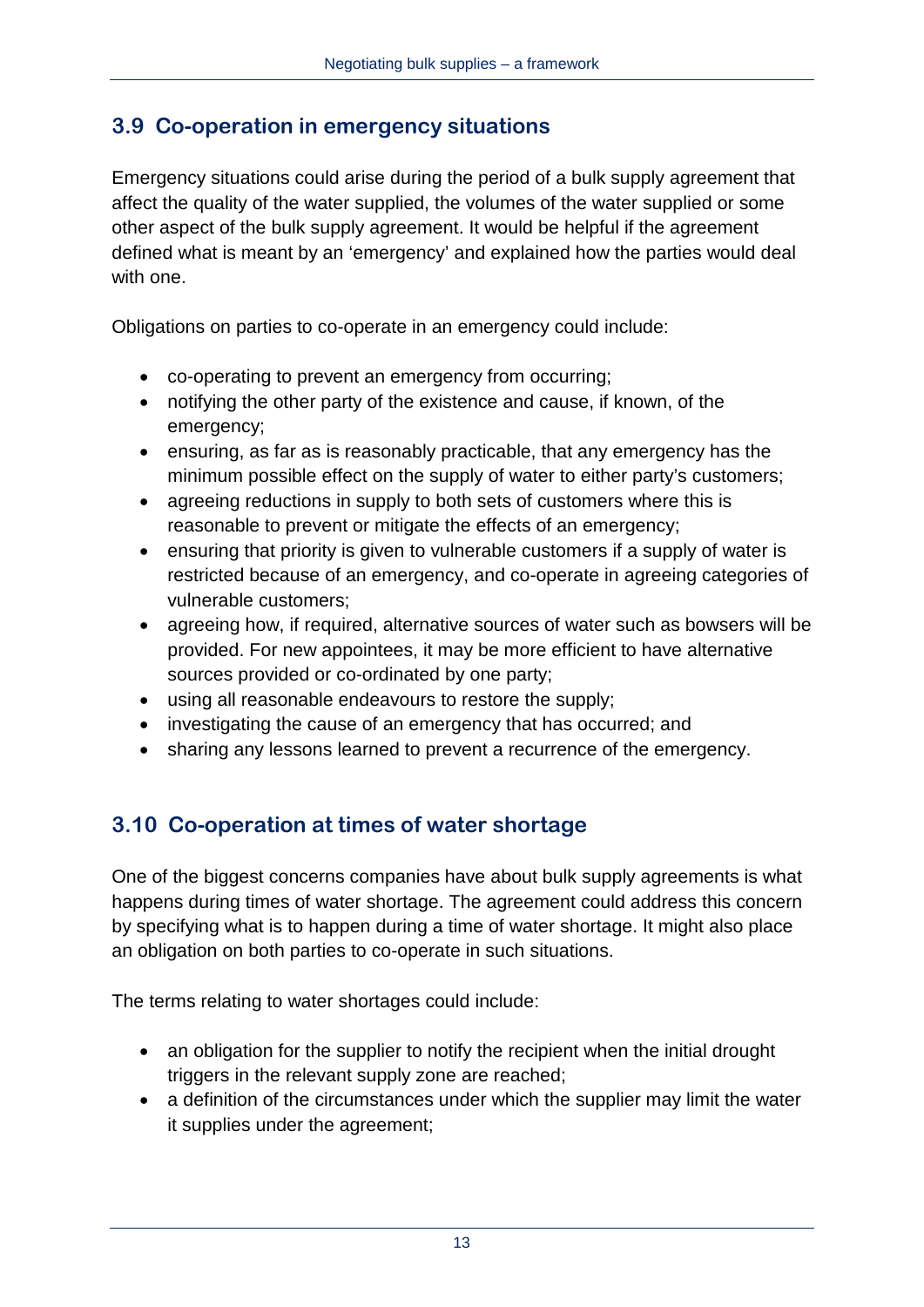- an obligation for the supplier to notify the recipient if it intends to apply for a Drought Order or impose a temporary ban on the use of water by some or all of its customers; and
- provisions relating to the actions the recipient should take to reduce water taken from the bulk supply in the event of a water shortage.

If the parties have agreed an interruptible contract (see section 3.7) the supplying company might be able to use the interruption terms to mitigate the water shortage.

# **3.11 Liability for planned and unplanned interruptions**

There are several reasons why water from a bulk supply might be interrupted, including interruptions under the terms of the agreement (section 3.7), for planned maintenance (section 3.8), emergency situations (section 3.9), water shortages (section 3.10) and unplanned interruptions by the supplier for reasons of operational or commercial expediency.

To give the recipient comfort that it would be adequately compensated for losses arising due to unplanned non-emergency interruptions, the agreement might include categories of costs such as:

- costs incurred in securing alternative sources of supply. Companies may wish to include a non-exhaustive list of potential alternative sources that would need to be deployed – for example, tankered water supplies, bottles or bowsers; and
- [GSS \(guaranteed standards scheme\)](http://www.ofwat.gov.uk/consumerissues/rightsresponsibilities/standards/gud_pro_gss08.pdf) payments to customers.

To provide greater certainty, the agreement might allow for liquidated damages, that is, an estimate in advance of the losses the recipient might incur if the supply was not made available.

To limit the supplier's risk exposure, the liabilities in the agreement might be capped.

#### **3.12 Duration**

Bulk supplies often involve one or both of the parties making investments in their water resource and (or) network assets to provide the service. Some of these assets might be specific to the bulk supply and might not be usable for alternative supplies. For example, the supplying company might be able to redeploy a new water resource to supply its own customers, but it might not be able to use an interconnection pipe for other revenue-earning purposes.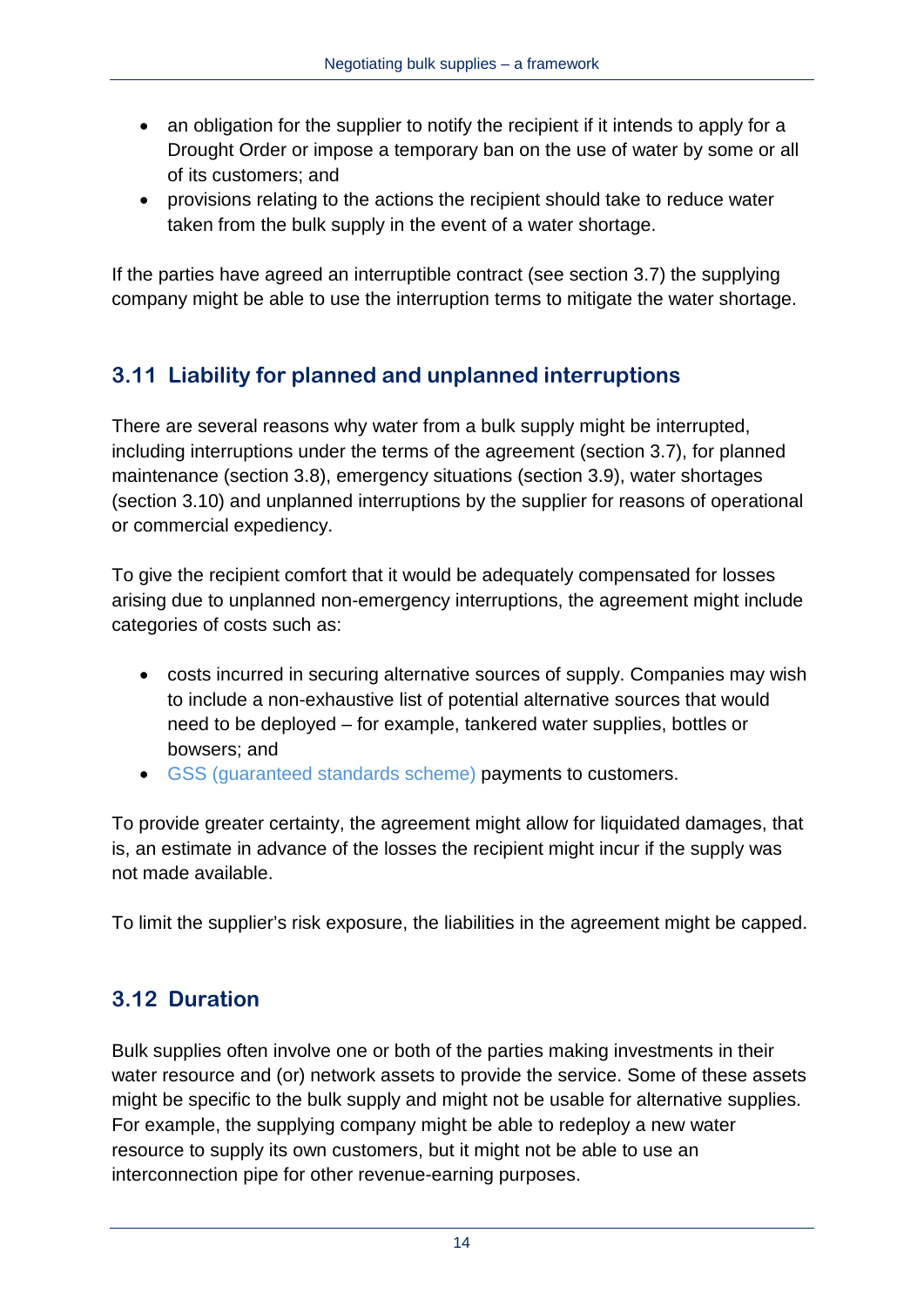It might take many years for the revenues from the bulk supply to cover the cost of the dedicated bulk supply assets. A bulk supply agreement might therefore need to be long enough to allow for the parties to recover the costs of the assets.

On the other hand, a long duration agreement can create problems if circumstances change and the agreement is no longer beneficial for one or both parties. This issue is discussed in section 3.14. Of course, companies must ensure that their bulk supply agreements comply with relevant legislation including competition law; in particular long duration agreements might be considered anti-competitive.

#### **3.13 Dispute resolution**

Disputes might arise from time to time with regard to the bulk supply agreement. It would be sensible for the agreement to include a provision to resolve disputes. We suggest that this comprises an internal escalation process that must be followed before a matter may be referred to arbitration, the courts or some other form of formal adjudication.

Some energy contracts specify a time limit after which a party cannot raise a dispute about the other party's previous performance of the contract. For example, the contract might specify that parties must raise a dispute about an incorrect payment within a year of the payment being made.

The dispute resolution provision relates to disputes over the operation of the bulk supply agreement. This is different from a failure to agree the terms of a bulk supply agreement, or a variation or termination of an agreement, which can be submitted to Ofwat for determination as provided for in sections 40 and 40A of the WIA91.

#### **3.14 Termination**

The agreement should set out how it can be terminated by either or both parties.

Ways in which a bulk supply agreement could be terminated include:

- on a date specified in the agreement;
- on either party giving a specified period of notice;
- by mutual agreement;
- if the recipient stops being the water company for an area that is supplied by the bulk supply;
- if either party ceases to be an appointed water company;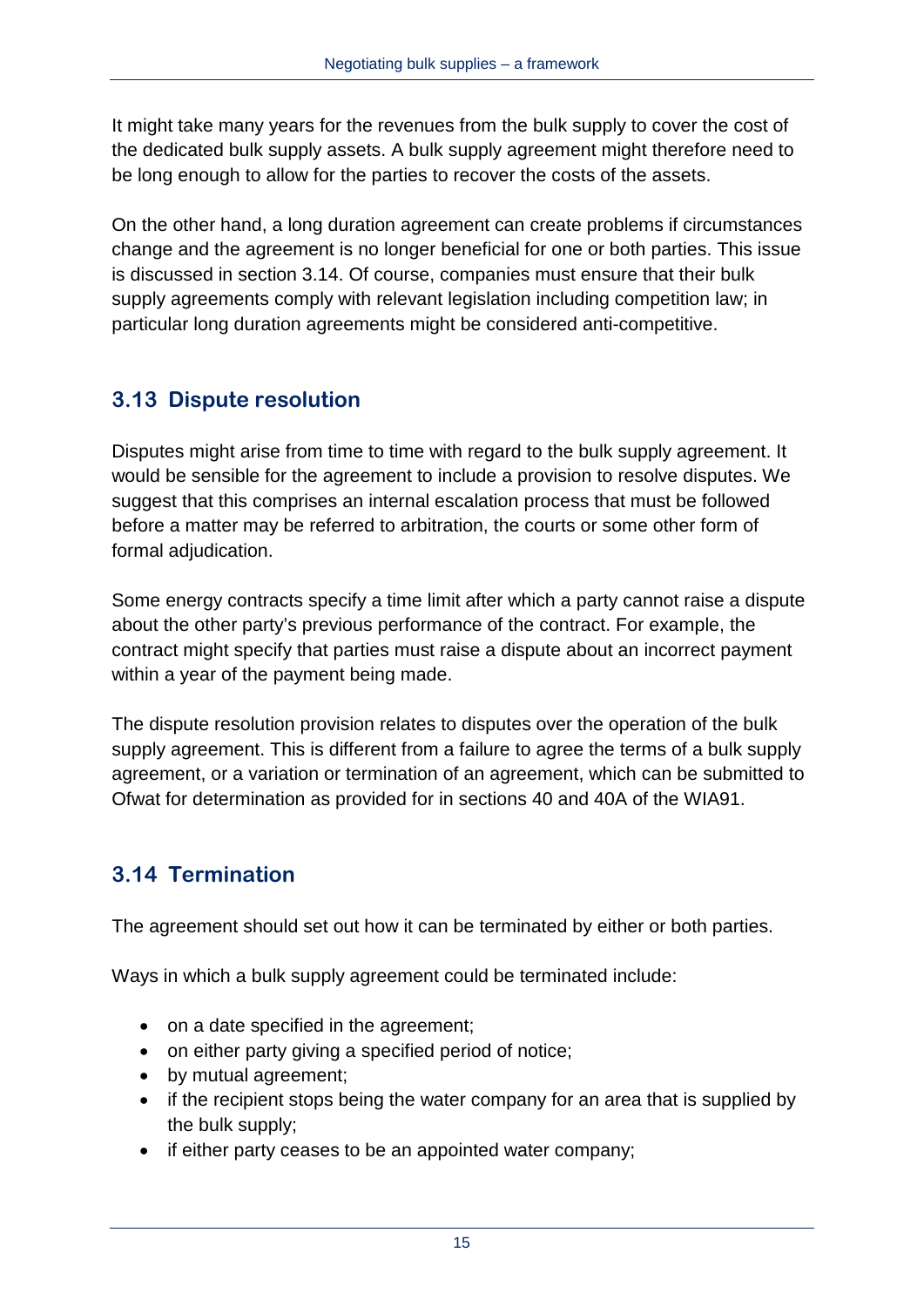- if Ofwat makes an order under section 40A of the WIA91 terminating the agreement;
- if there is a material breach of the contract that is not remedied. A material breach could include repeated failure to pay on time or a one-off failure to pay on time which was not corrected within a specified period, or a persistent failure to supply; and
- if the other party becomes insolvent or takes steps to shut down its business.

As discussed in section 3.12, a bulk supply agreement might need to be long enough to allow the parties to recover the costs of the assets involved in the supply. It might also need to be flexible to allow for changing circumstances.

A possible approach would be for the agreement to allow termination after an initial set period, subject to notice.

If the agreement may be terminated on notice, it would be helpful for the notice period to be sufficiently long to enable the party that received the notice to refer the matter to Ofwat, and for Ofwat to make a determination.

An alternative approach is for the agreement to run for a fixed period, with no provision for termination on notice. This would require the parties to renegotiate the agreement at the expiry of the fixed term.

There are several existing bulk supply agreements that pre-date privatisation in 1989 that run in perpetuity. These agreements can create problems because circumstances can change over time and a party which finds the contract to be unfavourable cannot end the agreement.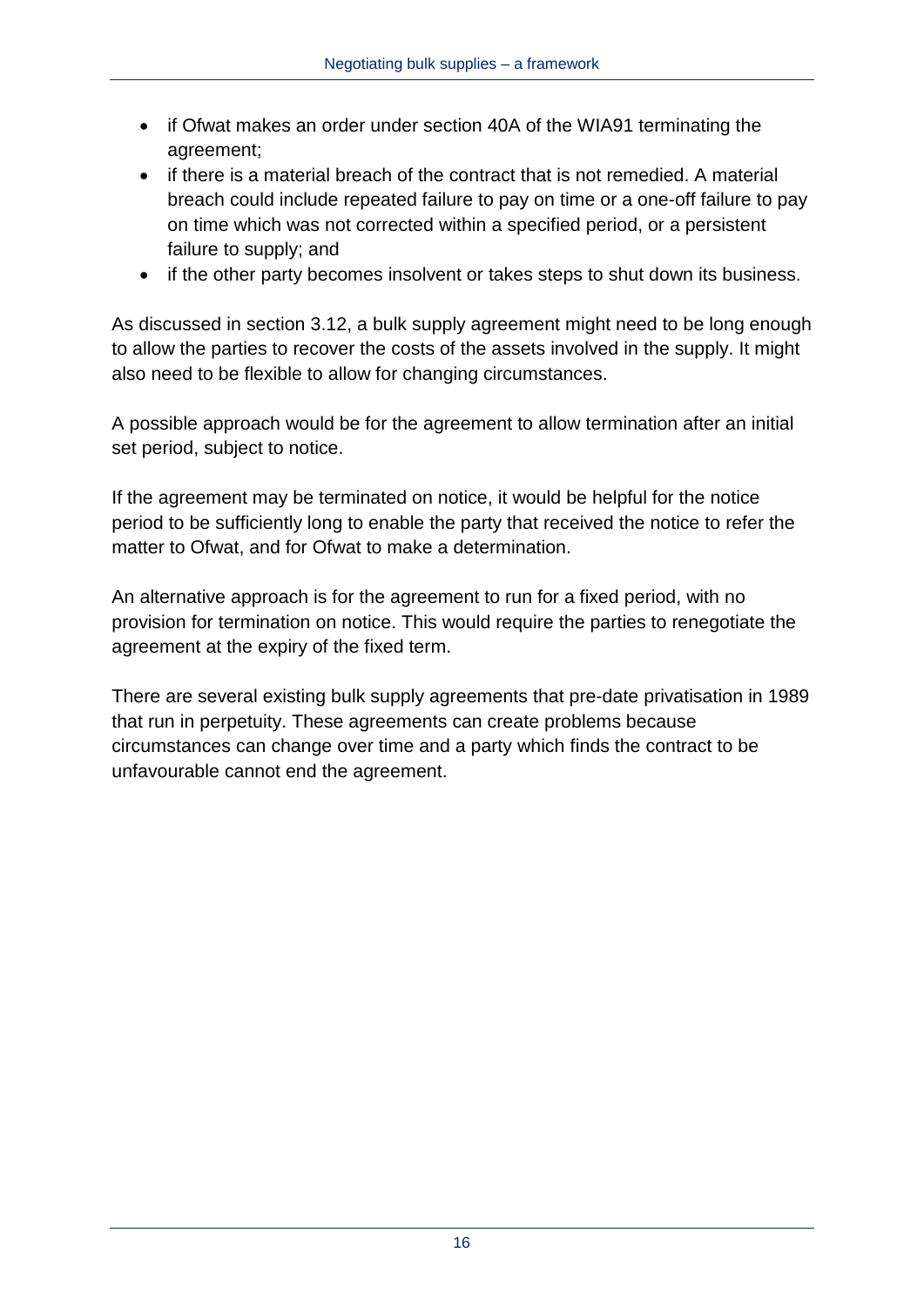# **Appendix 1: List of consultation respondents**

# **Existing appointed companies**

- Affinity Water
- Anglian Water
- Dŵr Cymru
- Northumbrian Water
- Portsmouth Water
- Severn Trent Water
- South West Water
- Thames Water
- United Utilities

#### **New appointee**

• SSE Water

# **Quality regulator**

• Drinking Water Inspectorate

# **Environmental organisation**

• WWF

# **Legal adviser**

• Greenberg Traurig Maher LLP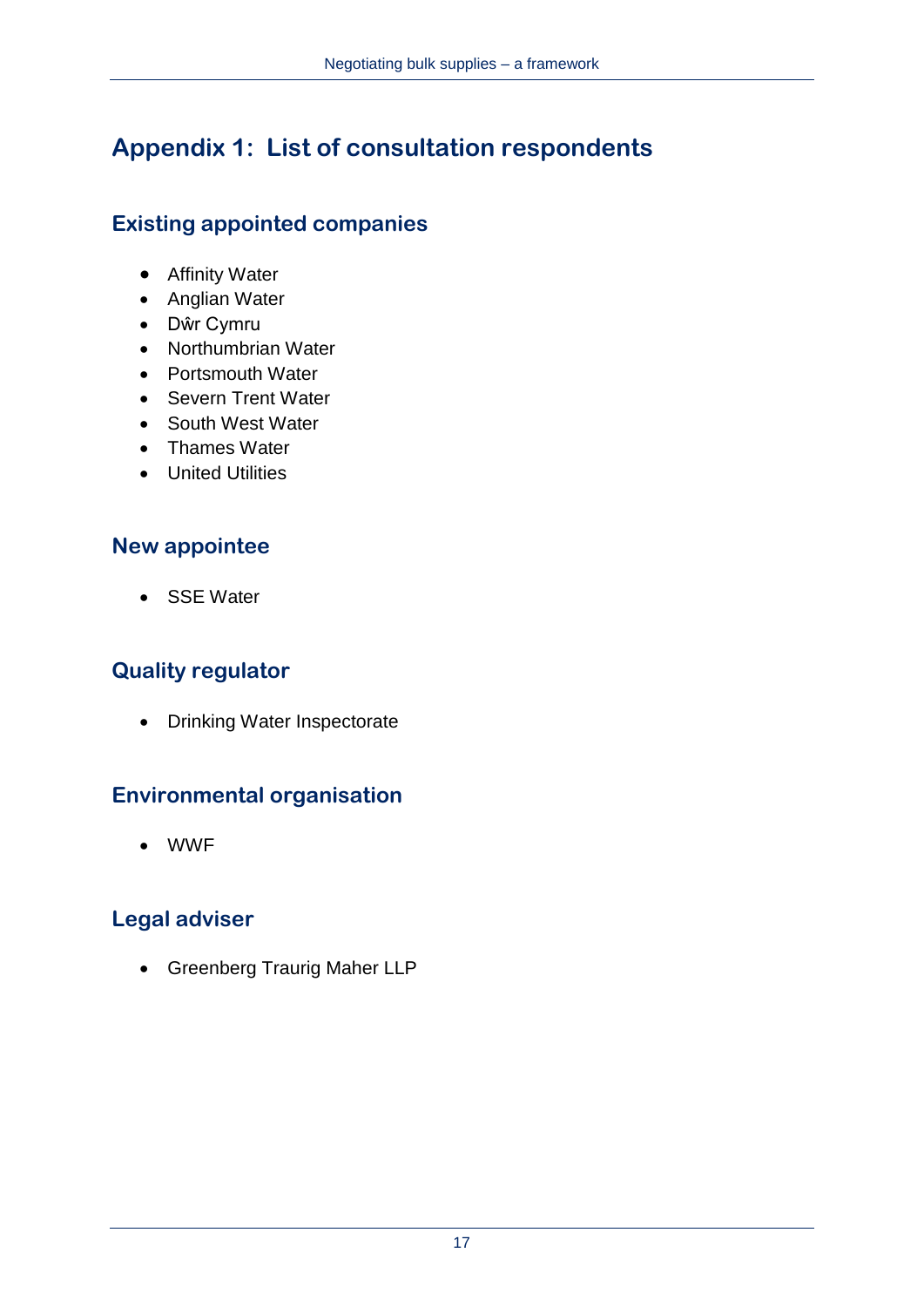# **Appendix 2: Summary of consultation responses**

Section 2 summarises key points from the responses, addressing the broad scope and status of the draft guidance. We also received many detailed comments on the content, which we summarise here. The numbered headings below correspond to the subsections of section 4 in the consultation document and to the subsections of section 3 of this document. Further, general issues are covered at the end of this appendix.

#### **1. Price and non-price terms**

Two respondents commented on the bulleted list of what the price terms could include. One mentioned capital contributions associated with establishing the connection and we have widened 'connection charge' to 'capital contribution to the connection cost'.

#### **2. Facilitating the addition of new sites or connections**

Several respondents argued that the specific features of each bulk supply may make adding it to an existing agreement inappropriate. This might be true in some cases, in which case the negotiating parties could choose to ignore subsection 3.2. However, for a new appointee applying for more than one bulk supply, facilitating the additions of new sites or connections could be useful. Therefore we have not changed subsection 3.2.

#### **3. Ownership of and responsibility for the assets**

Respondents recognised the importance of clarity about who owns and operates the assets used in a bulk supply.

One respondent recommended the inclusion of a detailed operational plan in the schedules to all bulk supply agreements. That plan should set out in detail the responsibilities and activities specific to each bulk supply and cover details such as a maximum rate of flow and increases or reduction in flow over time as well as emergency contact details. We have added this idea to subsection 3.3 as an example of how to address ownership of and responsibility for the assets.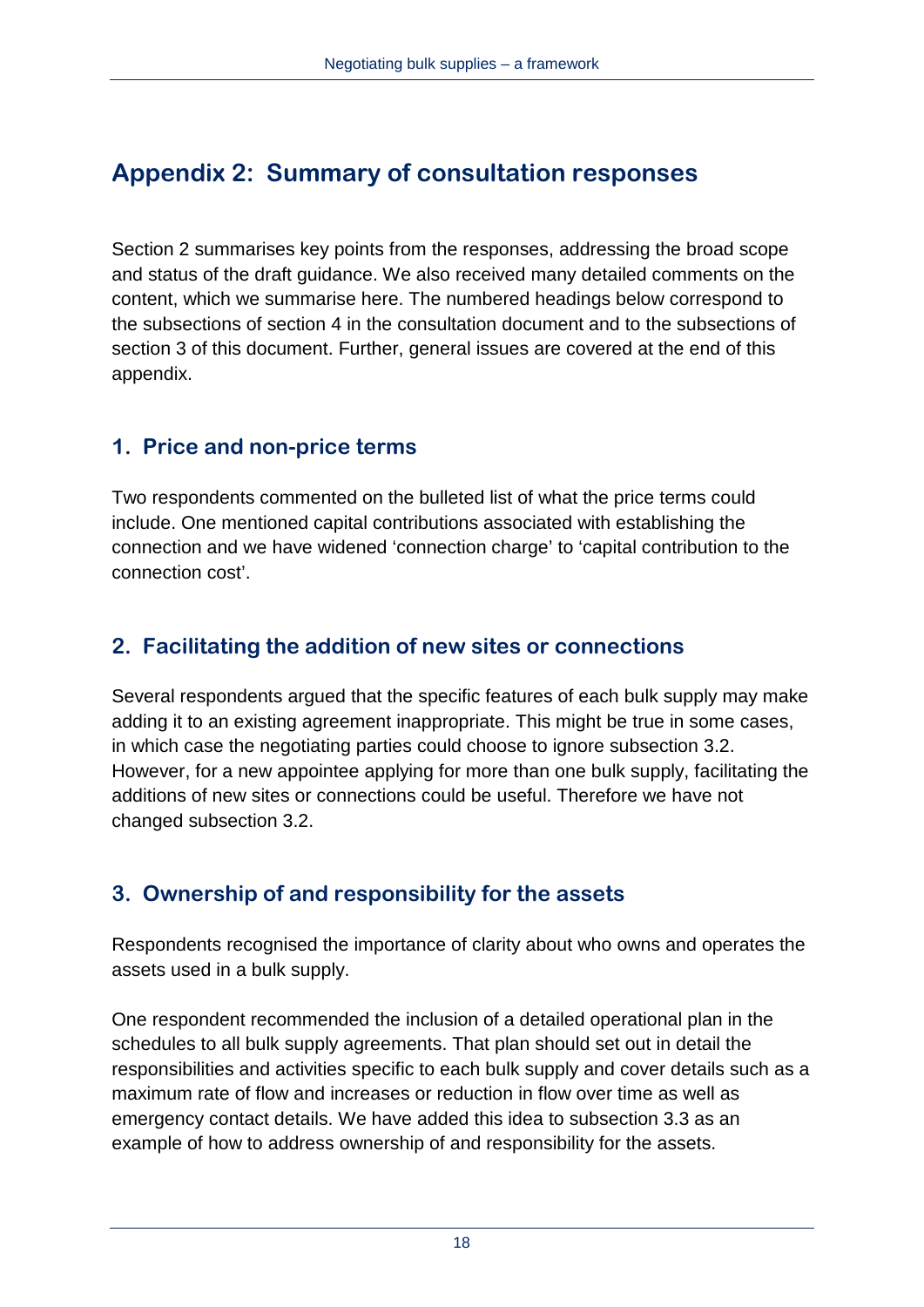#### **4. Measuring the water supplied**

There were no comments and we have made no changes to this subsection.

### **5. Quality of water supplied**

At the request of the Drinking Water Inspectorate (DWI), we have added the supplying company's duty to inform the recipient company of any events that might lead to unwholesome water being supplied to consumers.

The DWI also asked us to refer to its information letter ['06/2012: Regulation 15](http://dwi.defra.gov.uk/stakeholders/information-letters/2012/06-2012.pdf)  [compliance arrangements'](http://dwi.defra.gov.uk/stakeholders/information-letters/2012/06-2012.pdf), which explains companies' duties for carrying out risk assessments of new sources. However, we think the existing text makes companies duties in relation to potable water supplies clear. We have decided not to refer to information letter 06/2012 as it is only relevant to bulk supplies which involve new sources and this appears to be a matter for the exporting company rather than for the agreement between the negotiating parties. Two companies mentioned the 'Water quality protocol for bulk supply agreements' developed by water companies working through Water UK. Subsection 3.5 now suggests that companies might want to use this protocol in new agreements.

# **6. Adjusting charges periodically**

Two respondents explained how charges to new appointees are often linked to large user tariffs, and the tariff might change depending on the volume taken – for example, as new connections are added. We have added a paragraph saying this.

# **7. Interruptible or firm supply**

There were no comments on this subsection and we have only made minor drafting changes.

# **8. Interruption of supply to carry out planned maintenance**

There were no comments on this subsection and we have only made minor drafting changes.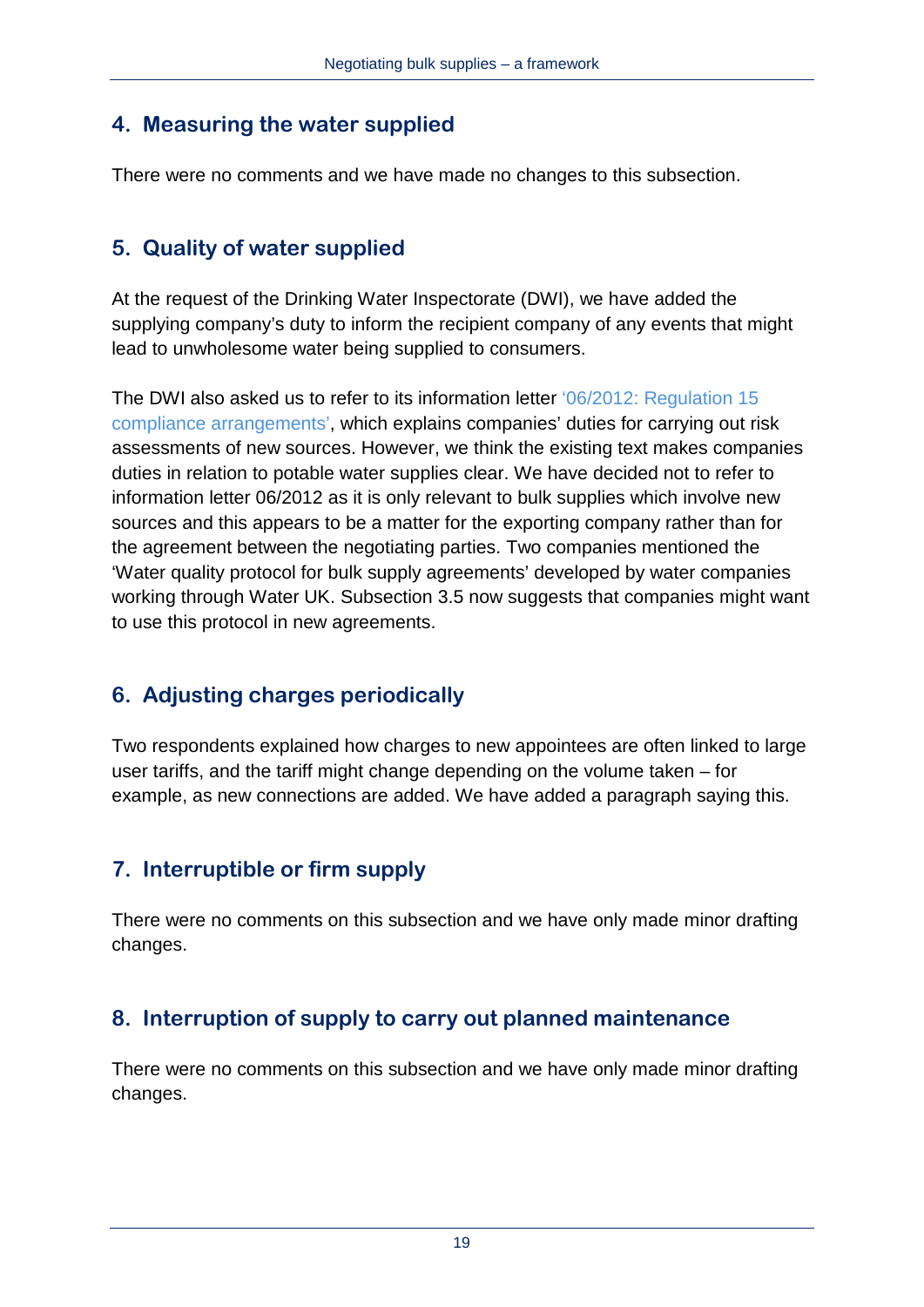#### **9. Co-operation in emergency situations**

The DWI's response said that an emergency is likely to affect quality and (or) sufficiency of the water supply, both of which have the potential to affect public health; it therefore wanted us to say it was "essential" rather than "helpful" for the agreement to define what was meant by an 'emergency' and to explain how the parties would deal with one. We have not changed the wording of subsection 3.9 because it is for the negotiating parties to decide how they deal with emergency situations. The effect of problems with a bulk supply on customers varies on a caseby-case basis. For example, a company may have alternative sources of supply and this could be reflected in how the parties handle emergency situations.

At one respondent's suggestion, we have added a bullet point about how alternative sources of supply such as bowsers are provided during emergency situations, particularly for new appointees.

#### **10. Co-operation at times of water shortage**

One company said the guidance should also set out the principle that household customers of the existing water company and the new appointee should be treated equally. This might be appropriate in certain situations – for example, if a new appointee has no other source of supply. However, we have not included this principle because it might not be appropriate in other situations.

# **11. Liability for interruptions**

One respondent mentioned that one of the barriers to trading is that companies prefer to own and control their water supplies, and remedies for breaches of the agreement are therefore important. We agree and we have included examples of remedies in subsection 3.11.

Following internal discussion, we have also added text on liquidated damages and the capping of liabilities.

#### **12. Duration**

One respondent discussed the need for longer agreements to recover capital investments. We already mention in subsection 3.12 that a bulk supply agreement might need to be long enough to allow for the parties to recover the costs of the assets. We have made no significant changes to subsection 3.12.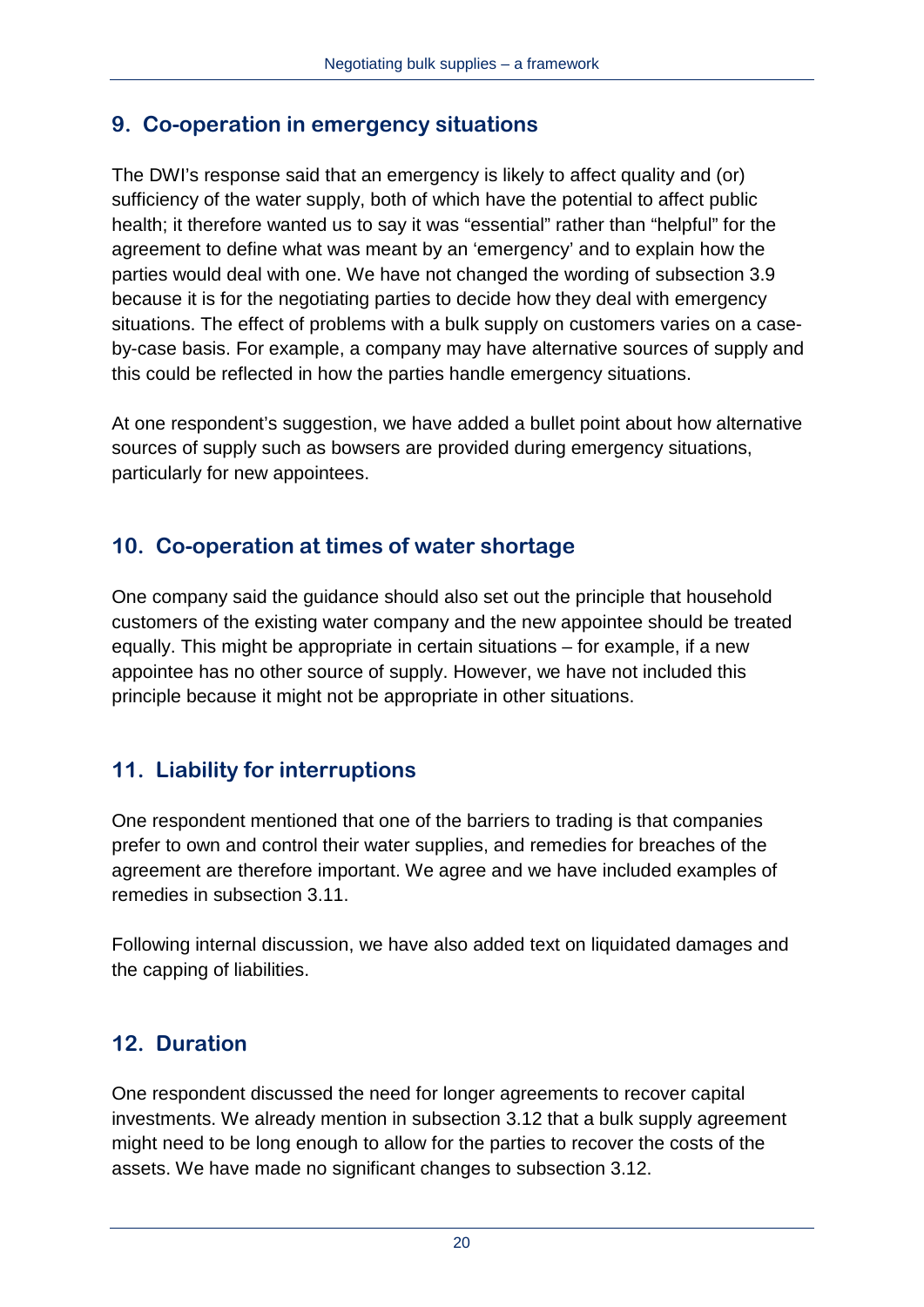#### **13. Dispute resolution**

We received no comments and have made no changes.

#### **14. Termination**

Two respondents recognise the need for changes to bulk supplies and welcome the termination clause. However, as respondents have also noted, where bulk supplies require capital investment, that capital needs to be recovered. Accordingly we have added a bullet point – 'termination on notice' – and discussion of termination on notice after an initial period that allows recovery of capital.

#### **Other issues**

Respondents raised several other issues, as follows.

Two respondents were concerned with changes of circumstance that make the agreement inappropriate, citing in particular statutory and regulatory changes and specifically the current Water Bill. This is a matter for the implementation of the Water Bill changes and how they affect existing agreements. The framework is concerned with new agreements and so we have not included this point.

Two water companies raised issues about the links between bulk supplies and water resource management plans. Water companies need to liaise with each other about future usage of bulk supplies and the agreement could address this point. While bulk supply agreements are sometimes needed to deliver water resource plan commitments, we consider that the agreements themselves do not need to refer to water resource management plans and hence we have not included the point in our checklist.

One respondent asked for guidance on water for firefighting supplies. Each appointed company is responsible for providing firefighting supplies in its area and so we have not added a specific reference to firefighting supplies. If there are specific requirements, these could be included in the services to be provided (see subsection 3.1).

One company had 'legacy' perpetual contracts that it considered were no longer appropriate, and urged us to allow these agreements to be determined under the provisions of sections 40 and 40A of the Water Industry Act 1991. Section 40A says that if a party to a bulk supply contract applies to Ofwat we may vary or terminate – that is, 'determine' – a contract, provided we are satisfied the parties cannot reach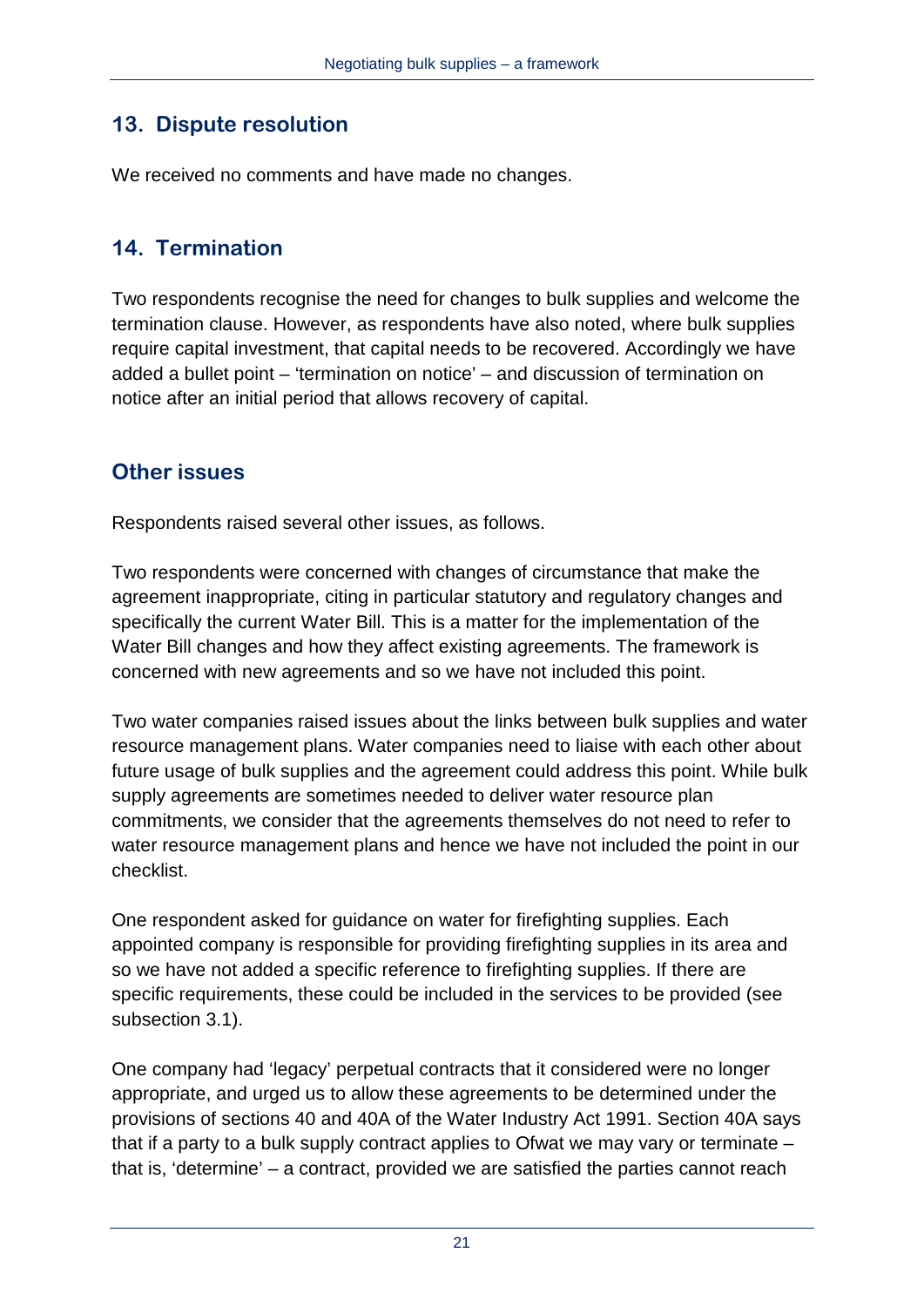agreement themselves. However, we may decide not to change the contract. This document is designed to help companies make new bulk supply agreements and is not concerned with legacy contracts, so we have not included the point, although we do discuss termination of agreements in section 3.14, to help avoid such problems in future.

One respondent thought we should include wastewater bulk connection and sludge trading agreements in the framework, helping promote these activities and the potential associated efficiencies. We have developed this framework in relation to water bulk supplies because of the evidence we and other parties have gathered on the significant unrealised benefits from water trading. We are not expanding the framework at present to cover wastewater bulk connections and sludge trading agreements as we did not find similar evidence of unrealised benefits. However, the Water Bill states that Ofwat may issue one or more codes setting out procedures for negotiating and renegotiating agreements for 'main connections into sewerage systems' as well as for bulk supplies of water. If and when the bill is enacted we might issue codes relating to wastewater bulk connection agreements.